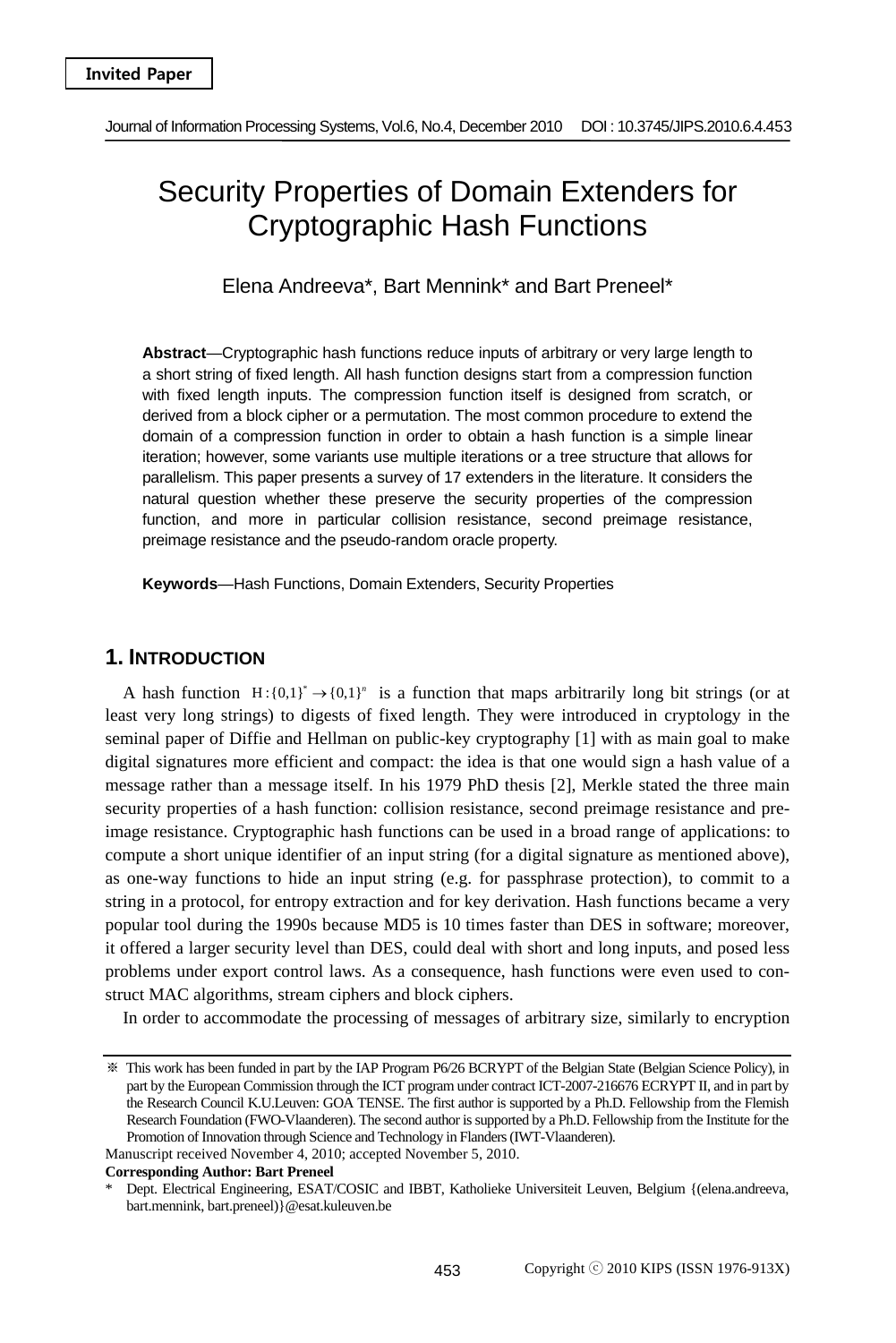modes of operation, most hash functions are designed by reusing small and fixed input length functions, known as *compression functions*, under some composition method. A compression function F is a hash function whose message space  $\mathcal M$  is of a fixed size. We refer to the hash function under composition as a *domain extender*. The level of hash function modularity can be further refined by building compression functions on top of other building blocks, such as block ciphers and permutations. We will briefly elaborate on this in Sect. 7.

The most straightforward way to construct a domain extender is an *iterative* composition, that is constructed starting from a compression function  $F: \{0,1\}^n \times \{0,1\}^n \rightarrow \{0,1\}^n$ . One first pads the input string, divides it into exactly  $\ell$  *b* -bit blocks  $m_i$  and computes iteratively *h<sub>i</sub>* ←  $F(h_{i-1} \| m_i)$  and returns *h<sub>i</sub>*. The first example of such a design is the Rabin hash function [3], with  $F(x || y) = DES_y(x)$ . Early designs did not specify the initial value  $IV = h_0$ . It is easy to see that this leads to trivial second preimage attacks and collision attacks, even if  $F$  is second preimage resistant: it suffices to remove the first input block and select  $I_V = h_i$  for the second message. Similarly, finding preimages for the Rabin hash function is trivial if the *IV* can be chosen by the attacker.

A natural question is to ask which conditions should be imposed on the compression function and on the iteration mechanism for the hash function to be secure. For collision resistance, this question was answered by Damgård [4] and Merkle [5] in two independent papers published at Crypto'89. They both showed that if one has if one fixes the *IV* and has an unambiguous padding scheme with the message length appended at the end, it is sufficient that  $F$  is collision resistant for H to be collision resistant. Lai and Massey called this construction Merkle-Damgård strengthening [6]; the strengthened iteration described here is now commonly referred to as the Merkle-Damgård design. Subsequently Lai and Massey claimed that a hash function H is ideally second preimage resistant, that is, it takes about  $2<sup>n</sup>$  steps to find a second preimage for  $F$ , if and only if  $F$  is ideally second preimage resistant; unfortunately, this result turns out to be incorrect. Obtaining ideal (second) preimage resistance seems to be difficult.

Until 2005, MD5 and SHA-1 were the most widely used hash functions; this is surprising, as collisions for the compression function of MD5 were already published in 1993 by den Boer and Bosselaers [7] and in 1996 by Dobbertin [8]. While these attacks were serious warnings, no one managed to find collisions for MD5 itself. However, in 2004 Wang et al. [9, 10] achieved a breakthrough on both MD5 and SHA-1: they made several clever improvements to differential cryptanalysis in order to find collisions for MD5 in 15 minutes on a PC and to speed up collision search for SHA-1 with a factor 2000. Around the same time, several results were published that showed subtle flaws in the Merkle-Damgård design [11-14]. These developments sparked a strong interest in the topic of hash functions, resulting in more cryptanalysis, new research on definitions [15], novel domain extenders and reduction proofs and new hash function constructions. As a consequence of this hash function crisis, NIST decided to launch in 2007 a new hash function competition to select by 2012 the new SHA-3 standard [16].

Six years after the beginning of the hash function crisis and three years after the start of the SHA-3 competition, this paper presents a comparative overview of the 17 domain extenders for hash functions that are currently known. In particular, we identify 8 security properties for hash functions and analyze to which extent the known domain extenders preserve these properties. Our work is relevant to the SHA-3 competition, but has also broader implications on the theory of hash functions.

The remainder of this paper is organized as follows. In Sect. 2 we briefly summarize prelimi-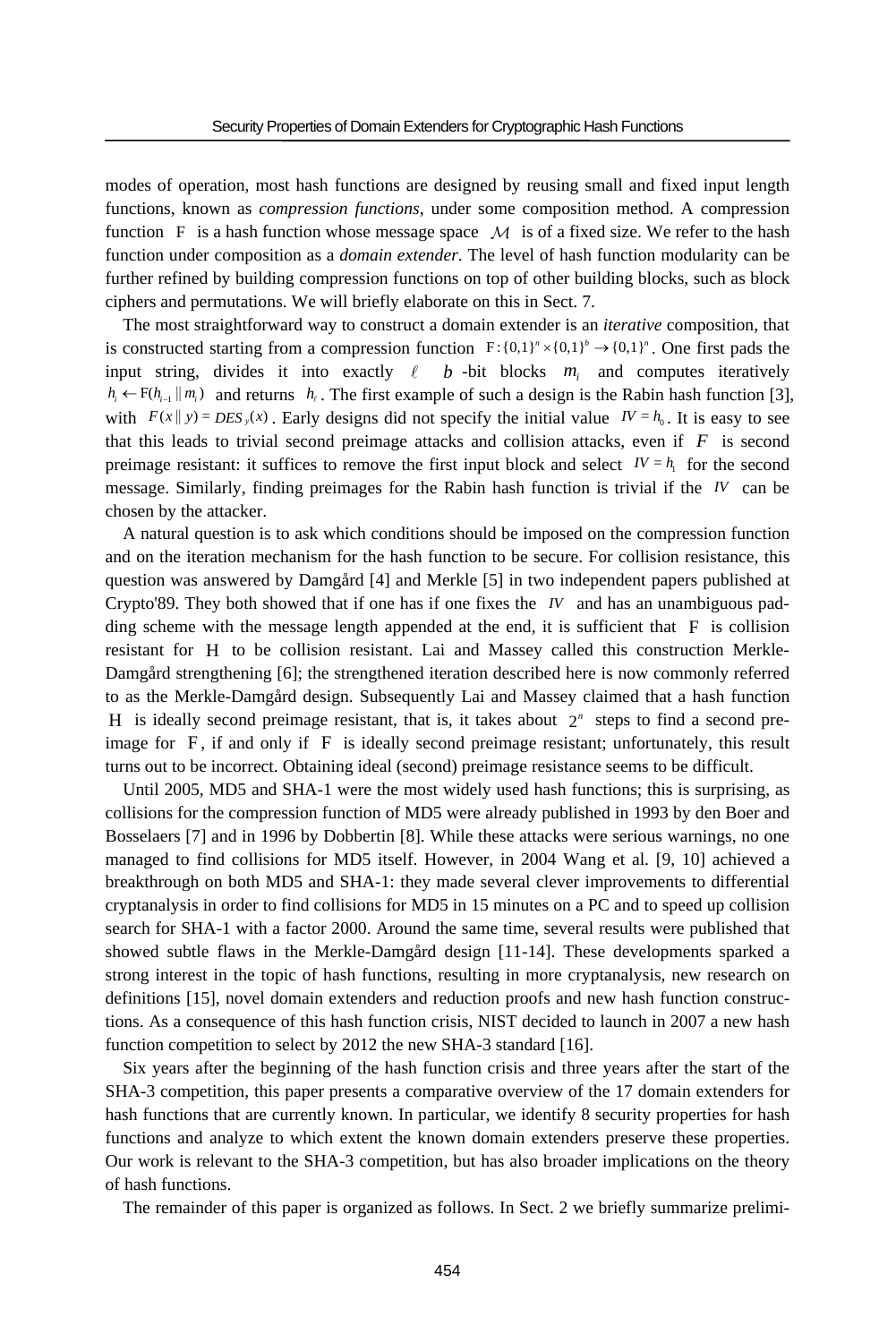naries on hash function theory. The Merkle-Damgård design and its security properties are discussed in Sect. 3. The ideas behind variations of the Merkle-Damgård design are considered in Sect. 4. Section 5 contains a list of Merkle-Damgård-based domain extenders, together with their security properties, and in Sect. 6 we elaborate on other domain extenders not directly related to the Merkle-Damgård design. In Sect. 7, we refine the level of modularity by considering hash function security properties with respect to idealization of the underlying permutations or block ciphers. Then, in Sect. 8, the findings of this work are applied to NIST's SHA-3 hash function competition. The work is concluded in Sect. 9.

### **2. DEFINITIONS**

*Notation.* For  $n \in \mathbb{N}$ , where  $\mathbb{N}$  is the set of natural numbers, let  $\{0,1\}^n$  denote the set of bit strings of length *n*,  ${0,1}^n$  the set of strings of length a multiple of *n* and  ${0,1}^*$  the set of strings of arbitrary length. If  $x, y$  are strings, then  $x \parallel y$  is the concatenation of x and y. If  $k, l \in \mathbb{N}$  then  $\langle k \rangle$  is the encoding of  $k$  as an *l* -bit string. |x| denotes the bit size of the string *x*. If *S* is a set, then  $x \stackrel{\$}{\leftarrow} S$  denotes the uniform random selection of an element from *S*. We let  $y \leftarrow A(x)$  and  $y \stackrel{\$}{\downarrow} A(x)$  be the assignment to *y* of the output of a deterministic and randomized algorithm  $A$ , respectively, when run on input  $x$ .

#### 2.1 Design of Hash Functions

*Keyless and keyed hash functions.* A keyless hash function is defined as  $H : M \rightarrow Y$ . The message space M could be infinitely large, but we assume that there exists a  $\lambda \in \mathbb{N}$  such that  ${0,1}^{\lambda} \subseteq M$ , and the target space  $\mathcal Y$  is a finite set of bit strings. A keyed hash function takes an additional key input parameter from the finite key space  $K$  and is formally defined as  $H: K \times M \rightarrow Y$ . The key is a public parameter that indexes the concrete hash instance of the hash function family H . We note that many existing hash functions, including SHA-1 and SHA-2, are unkeyed.

#### 2.2 Security of Hash Functions

*Security notions.* In [15], Rogaway and Shrimpton investigate seven security notions for keyed hash functions as a natural extension of the three basic keyless notions of *collision resistance* ( Coll ), *preimage resistance* ( Pre ), and *second preimage resistance* ( Sec ). Four more notions emerge in the keyed setting and these are namely the *always-* and *everywhere-*variants of second preimage and preimage resistance ( aPre , aSec , ePre , and eSec ). Intuitively, collision resistance means that, for random key  $K \stackrel{s}{\leftarrow} K$  it is hard for an adversary to find different messages  $M, M'$  such that  $H(K, M) = H(K, M')$ . Second preimage resistance means that it, given a key  $K$  and first preimage  $M$ , it is hard for an adversary to find a message  $M'$  such that  $H(K, M) = H(K, M')$ . In the original second preimage notion, both the key and message are generated at random, but the adversary may be possible to arbitrarily choose the key (always second preimage resistance) or the message (everywhere second preimage resistance). The preimage resistance notion differs from the second preimage resistance in the sense that the adversary learns a range point *Y* of H , rather than a preimage *M* . More formally, we obtain the following definitions [15].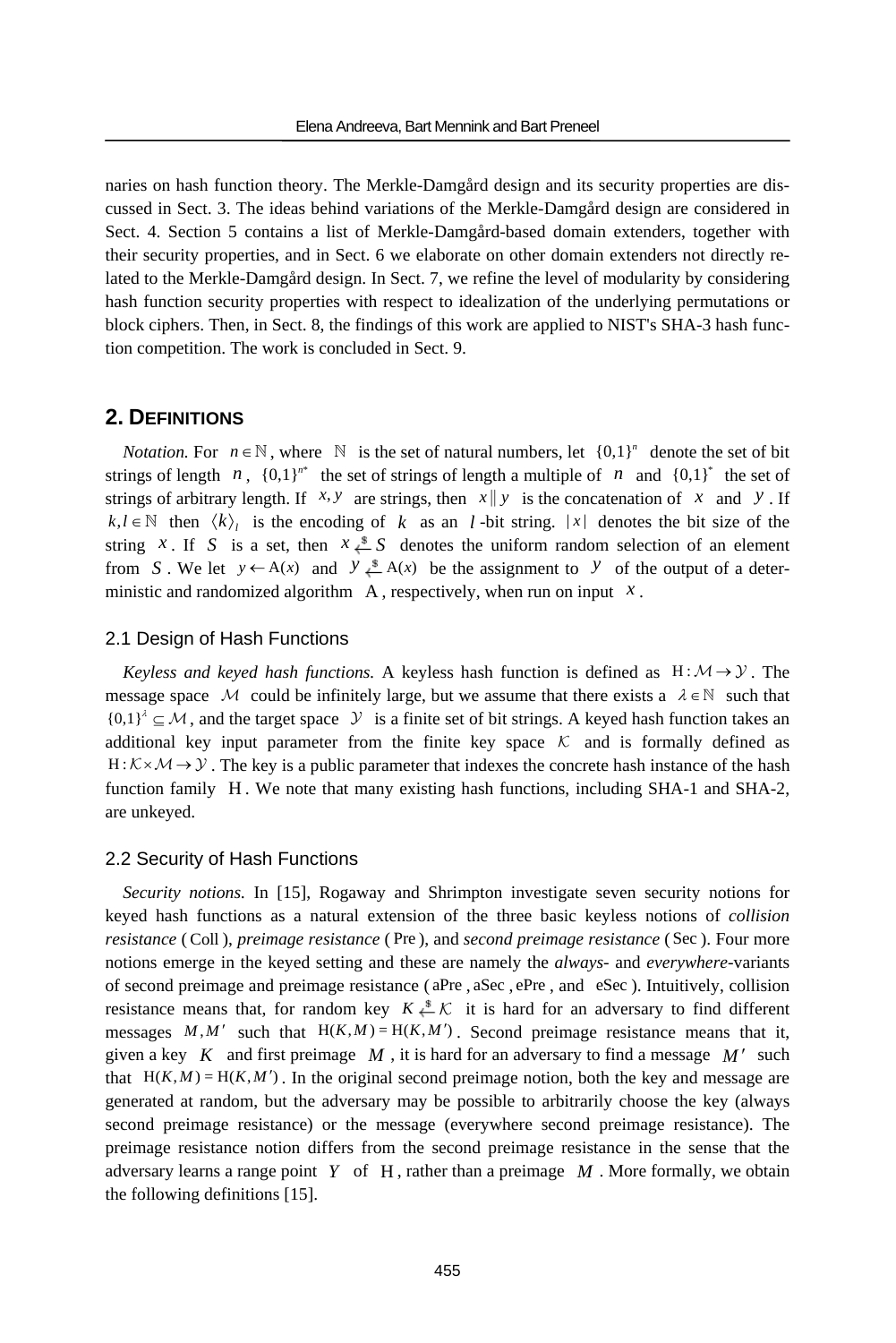**Definition 1.** Let  $H: K \times M \rightarrow Y$  be a hash function. The advantage of an adversary A in *breaking a keyed hash function* **H** *under security notion*  $ak \in \{Coll, Sec[1], esc, asc[1] \}$  *is given by*

$$
\mathbf{Adv}_{\mathrm{H}}^{\mathrm{atk}}\left(\mathrm{A}\right) = \Pr[\mathrm{Exp}_{\mathrm{atk}}: M \neq M' \text{ and } \mathrm{H}(K, M) = \mathrm{H}(K, M')],\tag{1}
$$

*and under security notion*  $ak \in \{Pre[\lambda], ePre, aPre[\lambda]\}$  *by* 

$$
\mathbf{Adv}_{\mathrm{H}}^{\mathrm{atk}}\left(\mathrm{A}\right) = \mathrm{Pr}[\mathrm{Exp}_{\mathrm{atk}}\colon \mathrm{H}(K,M') = Y],\tag{2}
$$

| atk                           | $Exp_{atk}$                                                                                                                                                 |
|-------------------------------|-------------------------------------------------------------------------------------------------------------------------------------------------------------|
| Coll                          | $K \stackrel{\$}{\leftarrow} \mathcal{K}$ ; $(M, M') \stackrel{\$}{\leftarrow} A(K)$                                                                        |
| $\operatorname{Sec}[\lambda]$ | $K \stackrel{\$}{\leftarrow} \mathcal{K}$ ; $M \stackrel{\$}{\leftarrow} \{0,1\}^{\lambda}$ ; $M' \stackrel{\$}{\leftarrow} A(K,M)$                         |
| eSec                          | $(M, st) \stackrel{\$}{\leftarrow} A$ ; $K \stackrel{\$}{\leftarrow} \mathcal{K}$ ; $M' \stackrel{\$}{\leftarrow} A(K, st)$                                 |
| $aSec[\lambda]$               | $(K, st) \stackrel{\$}{\leftarrow} A$ ; $M \stackrel{\$}{\leftarrow} \{0, 1\}^{\lambda}$ ; $M' \stackrel{\$}{\leftarrow} A(M, st)$                          |
| $Pre[\lambda]$                | $K \stackrel{\$}{\leftarrow} \mathcal{K}$ ; $M \stackrel{\$}{\leftarrow} \{0,1\}^{\lambda}$ ; $Y \leftarrow H(K,M)$ ; $M' \stackrel{\$}{\leftarrow} A(K,Y)$ |
| ePre                          | $(Y, st) \stackrel{\$}{\leftarrow} A$ ; $K \stackrel{\$}{\leftarrow} \mathcal{K}$ ; $M' \stackrel{\$}{\leftarrow} A(K, st)$                                 |
| $aPre[\lambda]$               | $(K, st) \stackrel{\$}{\leftarrow} A$ ; $M \stackrel{\$}{\leftarrow} \{0,1\}^{\lambda}$ ; $Y \leftarrow H(K, M)$ ; $M' \stackrel{\$}{\leftarrow} A(Y, st)$  |

*where the experiments*  $Exp_{atk}$  *are given below.* 

*The hash function* **H** is called  $(t, \varepsilon)$  atk-secure if no adversary running in time at most t *has advantage more than* <sup>ε</sup> *.* 

*Remark.* The notions of everywhere preimage and second preimage security become meaningless in the keyless setting because the adversary wins trivially the security game. Indeed, in the keyless setting, for everywhere (second) preimage resistance the probabilities in (1) and (2) contain no randomness. The notions of always second preimage and preimage security on the other hand, merge with the standard second and preimage notion in the keyless setting, respectively. Now, for the keyless setting, the definitions for preimage and second preimage resistance (Def. 1) read as follows: the advantage of an adversary A in breaking a keyless hash function H under security notion atk  $\in$  {Sec[ $\lambda$ ], Pre[ $\lambda$ ]} is given by  $\text{Adv}_{H}^{\text{atk}}(A) = \Pr[\text{Exp}_{\text{atk}} : M \neq M' \text{ and } H(M) = H(M')]$  for atk = Sec[ $\lambda$ ], and by  $\text{Adv}_{H}^{\text{atk}}(A) = \text{Pr}[\text{Exp}_{\text{atk}}: H(M') = Y]$  for atk = Pre[ $\lambda$ ], where the experiments  $Exp_{atk}$  are given below.

| atk                           | $Exp_{atk}$                                                                                                                                                                                                                                           |  |  |  |  |  |
|-------------------------------|-------------------------------------------------------------------------------------------------------------------------------------------------------------------------------------------------------------------------------------------------------|--|--|--|--|--|
| $\operatorname{Sec}[\lambda]$ | $M \stackrel{\$}{\leftarrow} \{0,1\}^{\lambda}$ ; $M' \stackrel{\$}{\leftarrow} A(M)$                                                                                                                                                                 |  |  |  |  |  |
|                               | $\operatorname{Pre}[\lambda] \, M \stackrel{\hspace{0.1em}\mathsf{\scriptscriptstyle\$}}{\leftarrow} \{0,1\}^\lambda \, ; \, Y \leftarrow \mathcal{H}(M) \, ; \, M' \stackrel{\hspace{0.1em}\mathsf{\scriptscriptstyle\$}}{\leftarrow} \mathsf{A}(Y)$ |  |  |  |  |  |

Redefining the collision security in a similar fashion to the second preimage and preimage notions is however not formally correct in the keyless setting, as was pointed out by Damgård [4]. The problem with such a definition is that there always exist an efficient attack algorithm that outputs a collision with probability 1; namely the algorithm that has hard-coded in it one of the many collisions. This definitional problem was further investigated by Stinson [17] and Rogaway [18] who proposed a different theoretical treatment by using security reductions. In Rogaway's interpretation, one tackles the stated "human-ignorance" problem by assuming the exis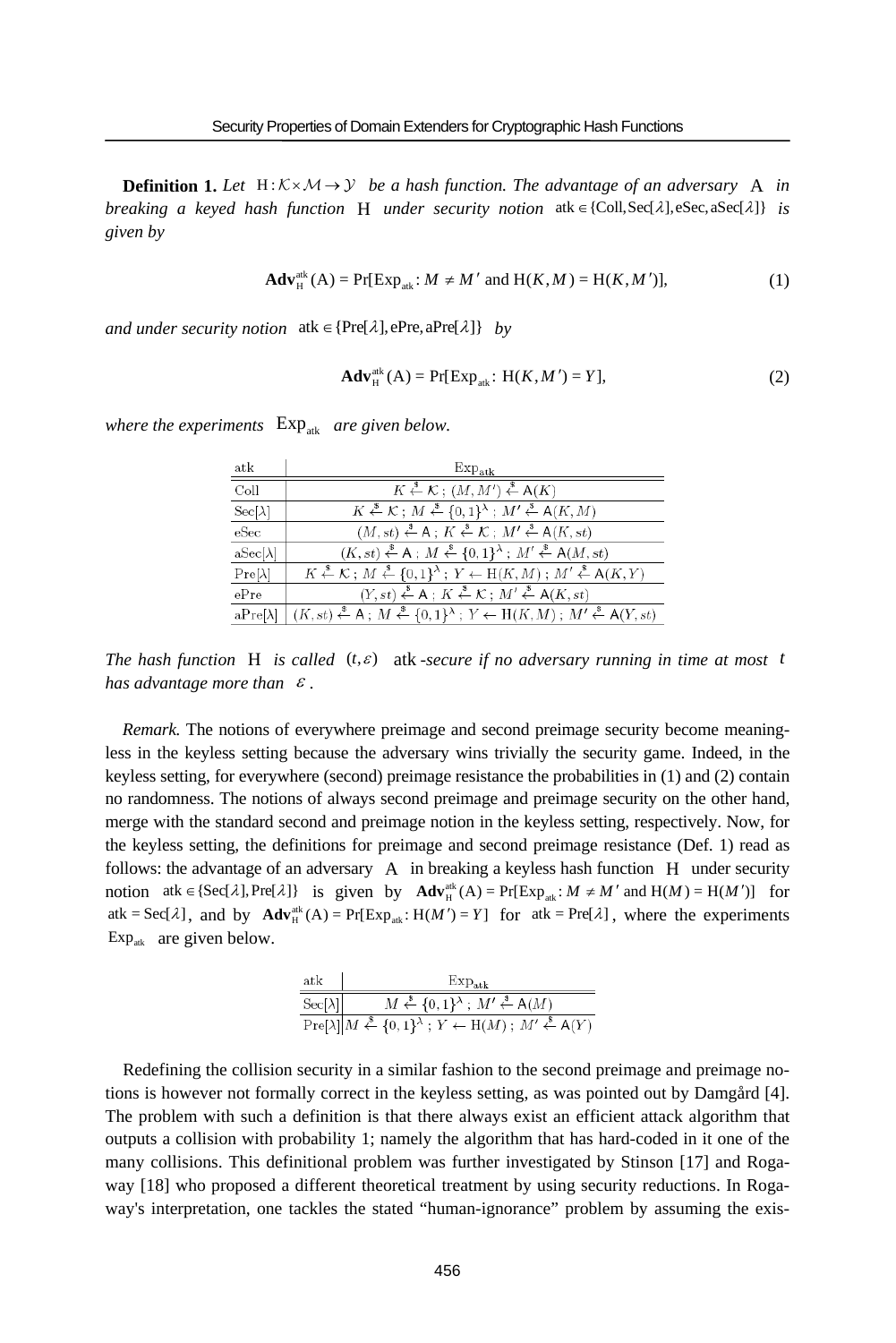tence of explicitly given reduction(s). Such a treatment says that for a collision secure hash function there is an explicitly given reduction of the following form: given an adversary A against a scheme using internally H , there is a corresponding, explicitly-specified adversary B, as efficient as A , for finding collisions in H . This is a restatement of a standard reduction in cryptography meant to capture the idea that if someone knows how to break the higher-level scheme then they know how to find collisions in H , and if nobody can find collisions in H then nobody can break the scheme. The notions defined above in both keyed and keyless setting are referred to as *standard* security assumptions of the cryptographic strength of a hash function.

*Indifferentiability.* To prove the security of practical systems or schemes, e.g. digital signatures, one frequently uses to the ideal (random oracle) security model where the hash function is assumed to be an idealized function or a random oracle. A random oracle [19, 20] is a public function which returns random outputs for each new input query. An adversary that queries inputs to the random oracle function is said to have only "black-box" access to the function.

While random oracles are monolithic objects, real world hash functions most commonly are highly structured, for example by following some composition method, as is the case with the Merkle-Damgård design. To formalize a notion that compares the behavior of such hash functions to that of a random oracle, one may decide to use the definition of PRF (pseudorandom function) based on the indistinguishability concept. However, the PRF notion does not always capture the overall behavior of such highly structured primitives. In particular, most hash function designs employ a publicly computable compression function which implies that anyone can compute the intermediate state values of the hash function and reconstruct the hash result himself. This particular strength of a real world adversary is not reflected in the notion of indistinguishability (it becomes meaningless in the absence of randomness like a secret key) and thus resulted in the improved notion of indifferentiability of a hash function from a random oracle.

The indifferentiability framework was introduced by Maurer et al. [21] as an extension of the classical notion of indistinguishability, and further developed in the context of hash functions by Coron et al. [11]. It proves that if a hash function  $H<sup>F</sup>$  based on an ideal compression function subcomponent F is indifferentiable from an ideal primitive  $\mathcal{R}$  (random oracle), then  $H<sup>F</sup>$ can replace  $\mathcal R$  in any system. Unlike for the security properties of Def. 1, in the indifferentiability framework we consider information-theoretic adversaries. These adversaries are computationally unbounded, and their advantages are measured in the number of queries made to the oracles.

**Definition 2.** *A hash function* H *with oracle access to an ideal compression function primitive* F is said to be  $(t_p, t_s, q, \varepsilon)$  *indifferentiable from an ideal primitive* R *if there exists a simulator* S *, such that for any distinguisher* D *it holds that:* 

$$
\mathbf{Adv}_{H,\mathcal{S}}^{PRO}(\mathbf{D}) = \left| \Pr\left[\mathbf{D}^{H^{F,F}} = 1\right] - \Pr\left[\mathbf{D}^{\mathcal{R},\mathcal{S}^{\mathcal{R}}} = 1\right] \right| < \varepsilon. \tag{3}
$$

*The simulator has oracle access to*  $\mathcal{R}$  *and runs in time at most*  $t_s$ *. The distinguisher runs in time at most*  $t_p$  *and makes at most*  $q$  *queries.* 

The distinguisher D converses either with the real world  $(H<sup>F</sup>, F)$  or the simulated world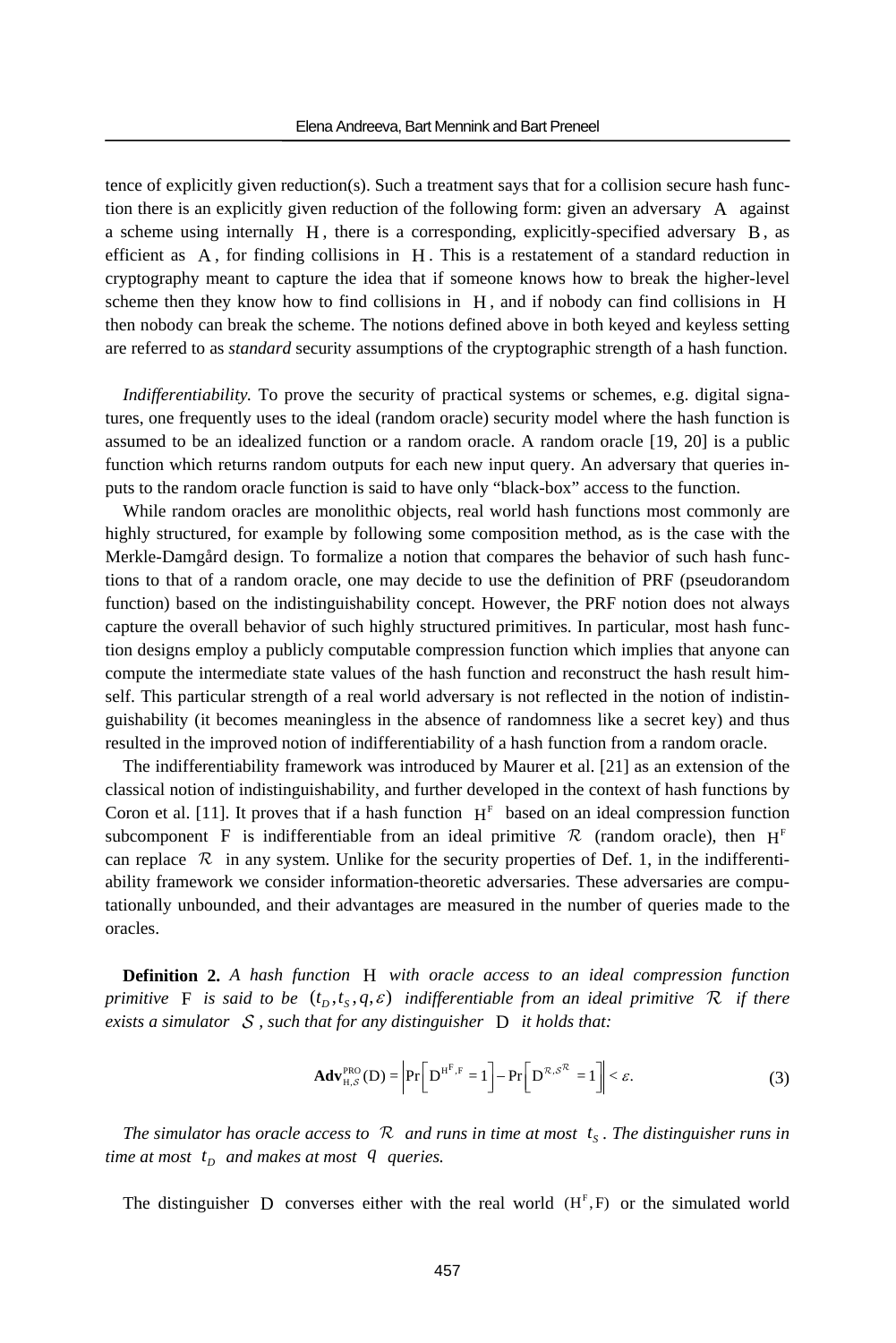$(\mathcal{R}, \mathcal{S}^{\mathcal{R}})$ , and its goal is to tell both worlds apart.

*Provable security approach.* In the provable security framework, one argues xxx security of the domain extender hash function H under some assumption on the yyy security of the underlying compression function F. We say that H is  $(t, \varepsilon)$  xxx -secure if any adversary A running in time at most t has  $\varepsilon$  probability of success in breaking the xxx security of H. Similarly, we define the security of the compression function F . Now, assuming a secure compression function F with respect to property yyy under the provable security design paradigm, we prove security of H for property xxx . That allows to upper bound the advantage Adv<sub>H</sub><sup>xxx</sup>. If YYY is identical with xxx, we speak of security preservation and when we have a weaker than xxx security goal for YYY we speak of property amplification. Hash function security preservation results in the standard model for yyy  $\in$  {Coll, Sec[ $\lambda$ ], eSec, aSec[ $\lambda$ ], Pre[ $\lambda$ ], ePre, aPre[ $\lambda$ ]} are discussed broadly in [15, 22] and in Sect. 5.

# **3. THE MERKLE-DAMGÅRD DESIGN AND SECURITY PROPERTIES**

As mentioned in Sect. 1, the most adopted approach for hash function domain extenders is the iterative composition: let the compression function  $F: \{0,1\}^n \times \{0,1\}^n$  take as inputs a chaining or state variable  $h$  of size  $n$  bits and a message block  $m$  of size  $b$  bits, and output the updated chaining variable of size  $n$  bits. In order to allow for input messages of arbitrary length, the Merkle-Damgård hash function needs an injective padding pad , that transforms *M* into a message  $M' = pad(M)$  of length a multiple of the block size. However, as becomes clear in Sect. 4.2, a simple injective padding is not sufficient. In particular, we will consider the Merkle-Damgård design with length strengthening, due to Merkle [5], or *strengthened Merkle-Damgård* [6]. This strengthened design uses a padding function ls-pad that appends the encoding of the message length at the end of the message to generate the padded message  $M' = \text{ls-pad}(M)$ . Then, M' is processed as a sequence of message blocks  $m_1 || ... || m_i$ with  $|m_i| = b$  bits for  $i = 1, \ldots, \ell$ . Additionally, the strengthened Merkle-Damgård design employs a fixed *IV* , for *initialization vector* (cf. Sect. 1). This value will be the first state value of the Merkle-Damgård design.

Now, we can define the Merkle-Damgård hash function  $\mathcal{SMD}$  as follows:

Algorithm 
$$
\mathcal{SMD}_{\mathbf{F}}(M)
$$
:  
\n $m_1 || \ldots || m_\ell \leftarrow \text{ls-pad}(M)$   
\n $h_0 \leftarrow IV$   
\nFor  $i = 0, \ldots, \ell$  do  $h_i \leftarrow \text{F}(h_{i-1} || m_i)$   
\nReturn  $h_\ell$ .

The established padding function ls-pad for the Merkle-Damgård extender is a specific form of a *suffix-free* padding. A suffix-free padding ensures that  $X \parallel pad(M) \neq pad(M')$  for all  $M \neq M'$  and all arbitrary bit strings X. A distinct padding rule is the *prefix-free* one where for any distinct M,M', there exists no bit string X such that  $pad(M') = pad(M) || X$ . One example of a prefix-free hash function includes the message length in bits as a part of the first message block. Note that this padding rule is highly inefficient for long messages, the length of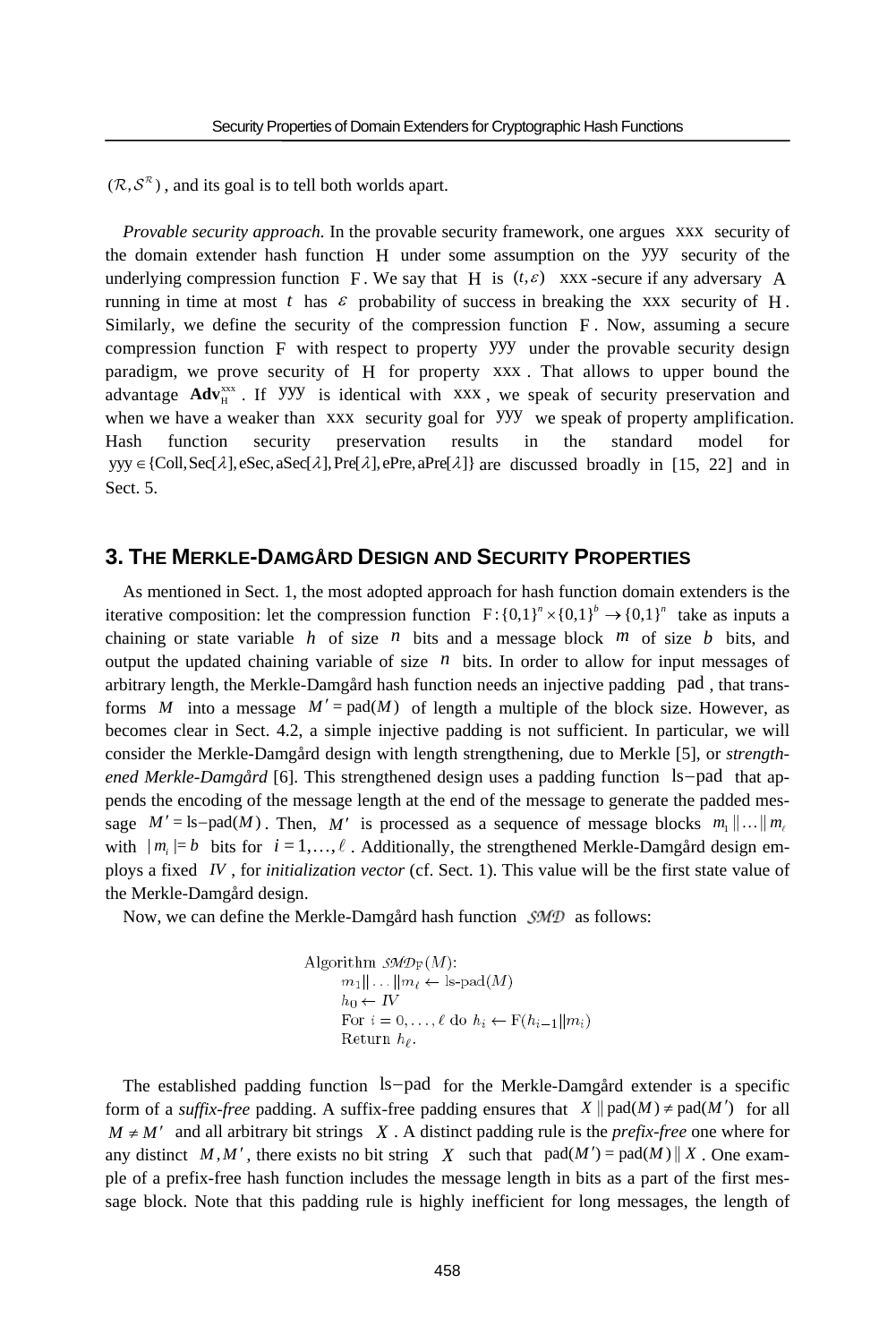which is not known in advance. In the remainder, by  $sf-pad$  and  $pf-pad$  we denote any suffix-free and prefix-free padding algorithm, respectively.

From a practical perspective [3], the iterative principle of message processing offers the benefit of computing the message digest "on the fly". More precisely, the message is processed in chunks of message blocks which are small enough to call the Merkle-Damgård design a streaming mode of operation. We clarify that classical streaming modes work on bit level, whereas here we mean blockwise streaming. Other than temporarily storing message bits up to a full block size ready to be evaluated, the Merkle-Damgård hash function stores temporarily also the intermediate chaining state result (until the next message block arrives). On the negative side, the Merkle-Damgård design does not permit for parallel processing which offers a potential speed-up if multiple processors are available.

From a security perspective, the Merkle-Damgård design with length strengthening ( $\mathcal{SMD}$ ) offers Coll security guarantees by means of property preservation [5, 4]. The Sec and Pre preservation of the  $\mathcal{SMD}$  domain extender and its variants remained long underexplored. In [22], Andreeva et al. showed that the iteration preserves neither of the two properties.<sup>1</sup> A result by Dean [23] and Kelsey and Schneier [14] shows that the Merkle-Damgård iteration looses a factor linear in the message length (in blocks) of the second preimage security when the underlying compression function is assumed to be ideal.

If the underlying compression function of the  $\mathcal{SMD}$  extender is a keyed function, then  $\mathcal{SMD}$ preserves only the ePre security notion and fails in the preservation of aPre , aSec and eSec [22].

The indifferentiability analysis shows that the Merkle-Damgård domain extender does not behave like a random oracle. A concrete counterexample in the framework of Maurer et al. [21] was exhibited in the work of Coron et al. [11]. A much earlier attack, known as the *length extension* attack, also exemplifies the non-random behavior of the Merkle-Damgård extender. Let  $h_1 = H(M_1)$  be the hash result of the message  $M_1$  where  $M_1$  is unknown to the adversary, but the length  $|M_1|$  is known. It is easy for the adversary to append a suffix  $M_2$  and compute the hash value  $h_2 = H(M_1 || M_2)$ . Such an attack should be infeasible in  $\min\{2^{|M_1|}, |\mathcal{Y}|\}$  hash function evaluations for an ideal function as a domain extender and shows that the Merkle-Damgård construction deviates from an ideal function.

# **4. MERKLE-DAMGÅRD VARIANTS: CLASSIFICATION AND PROPERTIES**

Most popular domain extenders nowadays use the Merkle-Damgård construction internally. In our attempt to provide a summary of the main Merkle-Damgård-based domain extenders, we first classify them according to several criteria.

### 4.1 Classification

 $\overline{a}$ 

*Wide- versus narrow-pipe domain extenders.* Analyzing the recent designs submitted to the NIST SHA-3 hash function competition [16], we distinguish two main design strategies: *narrow-pipe* and *wide-pipe*. The original wide-pipe design was introduced by Lucks [24], and is

<sup>1</sup> We note that, albeit [22] considers  $\mathcal{SMD}$  in the keyed setting, the results carry over to the setting where  $\mathcal{SMD}$  is keyless: the proof of preservation of Coll and the non-preservation of Sec and Pre does not explicitly use the fact that the design is keyed.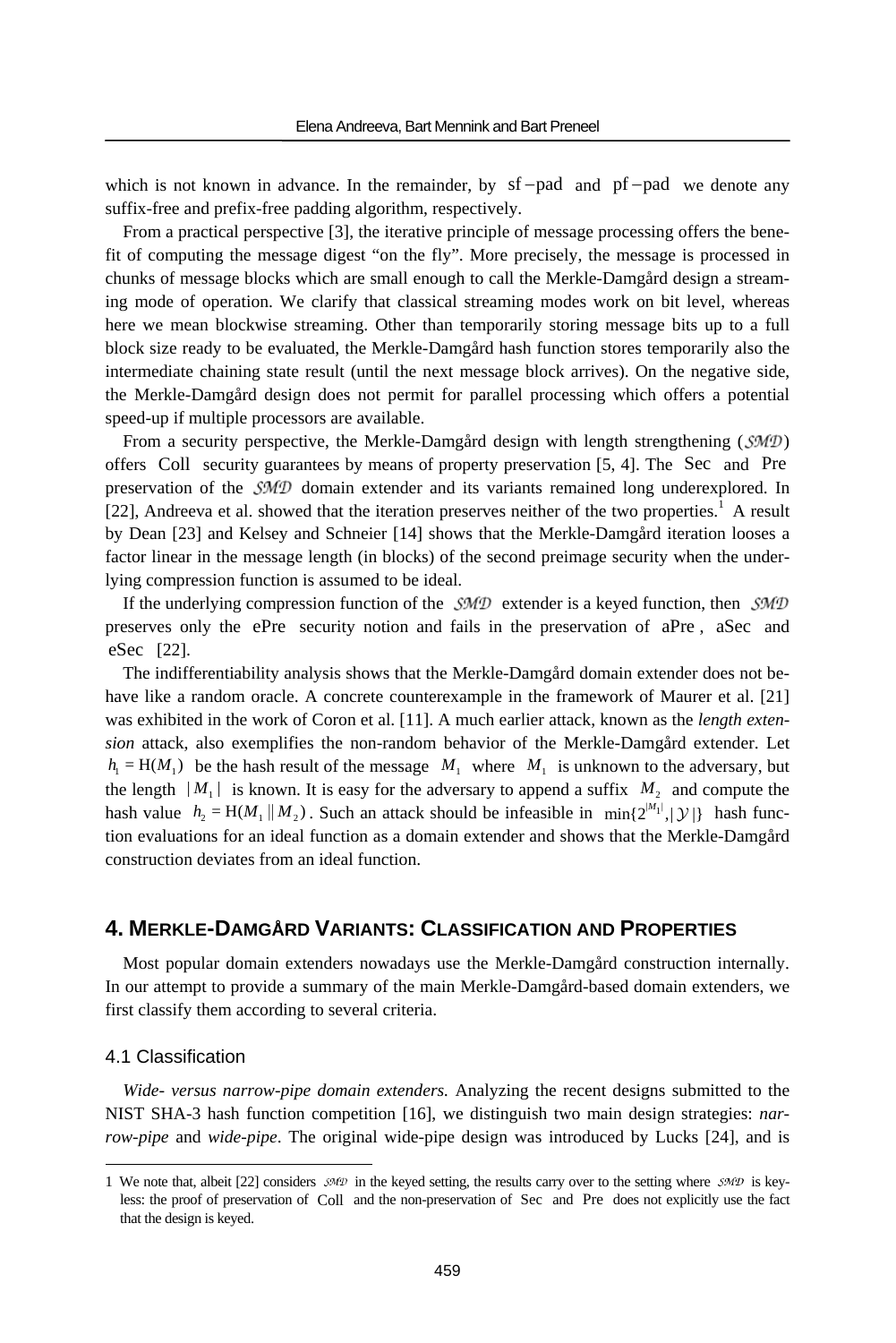characterized by keeping a full large internal state in the iterative Merkle-Damgård portion. As final step, a distinct final output transformation is employed on this "wide" state to compress it to the desired output hash length, which is shorter than the internal state size. The concept of wide-pipe designs is generalized as a generic transform that encompasses hash functions which process a large internal state (as a result of internal compression function calls) and produce their outputs by invoking a distinct output transformation function. Note that the final transformation could also evaluate additional inputs other than the state value, such as message, fixed padding, or counter bits. Several second round SHA-3 candidates have adopted the wide-pipe strategy, namely Blue Midnight Wish [25], CubeHash [26], ECHO [27], Fugue [28], Grøstl [29], JH [30], Keccak [31], Luffa [32], SIMD [33] and Shabal [34].

Narrow-pipe constructions, introduced by Rabin [3], are designated by iterating a state as large as the output hash value. These constructions may also contain an optional output transformation or other features but in essence are iterative designs with a *narrow state*. Second round SHA-3 narrow-pipe designs are BLAKE [35], Hamsi [36], SHAvite-3 [37] and Skein [38].

*Keyed versus keyless domain extenders.* Another separation of domain extenders is based on the presence or lack of an explicit key input. When the key is unique for every message, we refer to it as *salt*. Keyed designs are often less efficient than keyless but come with more security guarantees. Many designs that have advanced in the NIST competition include them as an optional input.

To clarify the use of keys in domain extenders in relation to the preservation security results of Andreeva et al. [22], we provide a short discussion on the interpretation of these results. All of the domain extenders in the work of Andreeva et al. are analyzed in the keyed setting. Namely, the authors consider that the underlying compression function(s) are keyed and in that sense the whole domain extender is rendered keyed. Thus, the security results for all investigated domain extenders deal with property-preservation of the seven main security notions of Rogaway and Shrimpton [15] (see Sect. 2.2). In our work, we deal with seven security property preservation only when the underlying compression function is explicitly keyed by design. Otherwise (when the compression function is keyless) for both keyed and keyless domain extenders, we only consider the three properties Coll,  $\text{Sec}[\lambda]$ , and  $\text{Pre}[\lambda]$ (see Sect. 2.2).

We clarify that all findings of Andreeva et al. [22] translate easily to the ones presented here. This is done by just ignoring the key input to the compression function in the work of Andreeva et al. that is possible because the relevant security results here are independent of whether or not the compression function is keyed. Thus, all results of analyzed keyed constructions in Andreeva et al. are reducible to the seven or three main (overlapping) notions that are relevant for the treatment of keyed versus keyless domain extenders in this work.

#### 4.2 Security Properties: High Level Intuition

In this section we provide a general discussion on Merkle-Damgård variants with respect to their (1) security guarantees in the standard model achieved by means of security preservation making a standard security assumption on the compression function(s), and  $(2)$  indifferentiability results in the random oracle model when the compression function(s) is viewed as an ideal function.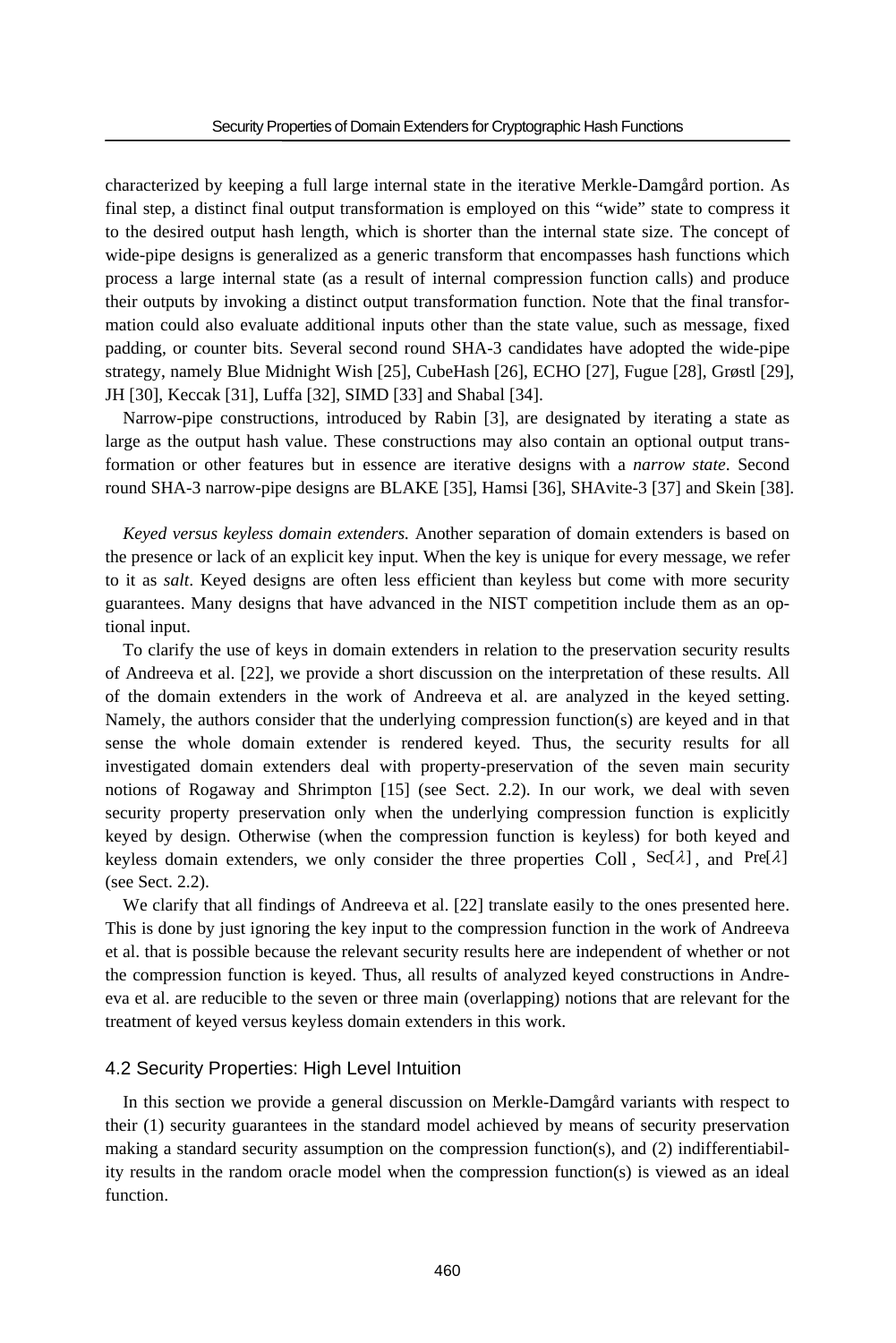*Collision security.* The  $SMD$  design preserves Coll security due to its suffix-free padding. Suffix-free padding as a means of collision preservation was further generalized by Andreeva, Mennink and Preneel [39] to facilitate the analysis of the second round SHA-3 hash function candidates. The theorem applies to any suffix-free Merkle-Damgård-based construction that allows for an additional collision secure output transformation and/or a possible chopping at the end. For convenience, this theorem is included in App.A. On the negative side, Merkle-Damgård-based designs without suffix-free padding, need not result in collision resistance preservation as shown by Bellare and Ristenpart [40].

*Second preimage and preimage security.* Second preimage resistance of the Merkle-Damgård domain extender was first studied in the work of Lai and Massey [6]. In [22], it was shown that most of the Merkle-Damgård variants do not preserve Sec and Pre . The counterexamples that exhibit the lack of preservation exploit the possible loss of entropy in the iteration of the state value. Most often loss of entropy is due to the introduction of fixed bits through the state input by the initialization vector and possibly through the message input. For example, typical counterexamples for Sec and Pre security consist of constructing an underlying compression function that outputs  $IV$  if the state input equals  $IV$ , but acts like a Sec / Pre secure compression function for all other inputs. Another security weakness that additionally hurdles the preservation are the fixed padding message bits. Such non-random inputs to the compression function lead to insecure Merkle-Damgård style domain extenders, unless some message and state randomization is applied. The approach of randomizing the compression function inputs in the iterative portion of the domain extender was for instance taken by [22, 41].

*Always and everywhere second preimage and preimage security.* The security notions aPre , aSec , ePre , and eSec are only valid for keyed domain extenders. The general preservation recipe for the second preimage and preimage security is applicable for aSec and aPre . To achieve eSec , the randomization of the fixed padding bits is not required since an eSec adversary controls the message bits and therefore the constant padding bits. Surprisingly, the property of ePre is the easiest to satisfy and is preserved by all keyed domain extenders. The reason for that is straightforward: the preservation of ePre depends on the ePre security of the final compression function which is ePre by the original assumption.

*Pseudorandom oracle behaviour.* The length extension attack is a clearly demonstrate that the domain extender is differentiable from a random oracle. An obvious way to avoid extension attacks is to apply an independent output transformation at the end of a Merkle-Damgård iterative hash function. Now, under the assumption that the internal iterated compression function F, as well as the independent output transformation G are ideal functions, Coron et al. [11] show that the resulting composition is a PRO . They also observed that iterative constructions that chop the final bits of the output, or with present prefix-free padding also succumb to the extension attacks and allow for indifferentiability proofs. For a series of other indifferentiability results on hash functions, we refer to [42-44].

Another structural approach to indifferentiability was exhibited by Dodis, Ristenpart and Shrimpton [45]. Instead of assuming an ideal compression function F in the iteration, they relax the idealness assumption by substituting it with the notion of *preimage awareness*. Preimage awareness is a weaker notion than idealness (but a stronger notion than collision resis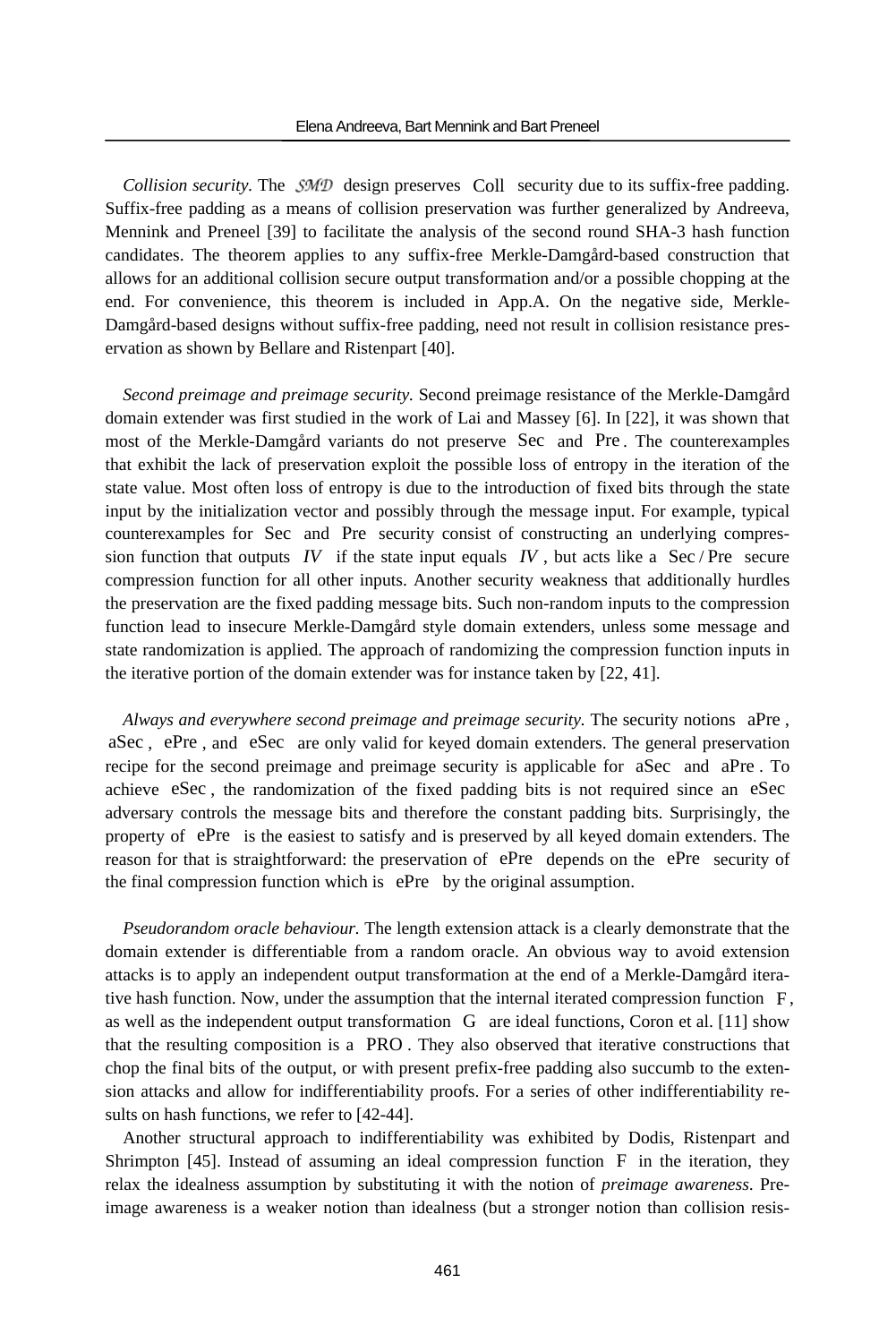tance), and intuitively it means that if an adversary outputs a range value of H for later use, then he must already know a preimage of it. Preimage awareness is a notion which is preserved under iterative composition. Additionally, when a distinct final ideal output transformation G is applied, the resulting domain extender also exhibits ideal behavior in the sense of indifferentiability.

If a hash function design is proven indifferentiable, it means that the function behaves like a random oracle. In particular, it guarantees that, up to a certain degree, the design is secured against any generic attack, such as finding preimages, collisions, multicollisions, etc., in the ideal model where the adversary has query access to the ideal compression function [39, Thm. 1].

While these results are very helpful for generic compositions, often the underlying compression function exhibits a highly non-ideal behavior, which makes most of the above result inapplicable. In such cases, the indifferentiability proof is attempted by posing assumptions on the idealness of the smaller scale components, e.g. permutations, block ciphers, etc. (see Sect. 7).

# **5. CONCRETE MERKLE-DAMGÅRD ALTERNATIVES AND THEIR SECURITY PROPERTIES**

Next, we summarize the main characteristics and security properties of some of the most prominent theoretical constructions in the hash function literature, as opposed to new proposals to the NIST competition. This is a conscious decision aiming to provide an insight into the design characteristics and security properties of theoretical domain extenders, which give inspiration for the practical ones. A similar survey for the second round SHA-3 candidates is conducted in the work of Andreeva, Mennink and Preneel [39].

The algorithms of the theoretical domain extenders are given in Fig. 1. In Table 1, the security

Table 1. A summary of the security results of the theoretical domain extenders discussed in this work. The symbol " $\checkmark$ " indicates that the notion is provably preserved by the domain extender, and " $X$ " means that it is not preserved. The symbol "?" means that no result is known, and " $-$ " is used to indicate that the security notion is irrelevant for the (keyless) domain extender. The security notions are explained in Sect. 2.2, and the domain extenders in Sects. 3, 5 and 6.

| Scheme                           | $_{\rm{Coll}}$         | $_{\mathrm{Sec}}$ | aSec        | eSec        | Pre         | aPre        | ePre         | PRO         |
|----------------------------------|------------------------|-------------------|-------------|-------------|-------------|-------------|--------------|-------------|
| $\mathcal{SMD}$ [5, 4]           | [5, 4]                 | х<br>$[22]$       |             |             | х<br>[22]   |             |              | $X$ [11]    |
| $PfMD$ [11]                      | х<br>[40]              | х<br>[22]         |             |             | х<br>$[22]$ |             |              | $[11]$<br>✓ |
| EMD [40]                         | [40]                   | х<br>$[22]$       |             |             | Х<br>$[22]$ |             |              | [40]<br>✓   |
| MDP [47]                         | $[39]$<br>$\checkmark$ | Х                 |             |             | х           |             |              | ✓<br>$[47]$ |
| $L\mathcal{H}$ [48]              | х<br>$[22]$            | X[22]             | х<br>[22]   | X[48]       | $X$ [22]    | х<br>$[22]$ | [22]         | [40]        |
| $X \mathcal{L} \mathcal{H}$ [48] | $[22]$                 | х<br>$[22]$       | х<br>$[22]$ | 48<br>✓     | Х<br>$[22]$ | х<br>[22]   | $^{22}$<br>✓ | х<br>49     |
| $S\mathcal{H}$ [50]              | [22]                   | х<br>$[22]$       | х<br>$[22]$ | [50]<br>✓   | х<br>$[22]$ | х<br>$[22]$ | $^{22}$<br>✓ | х<br>[49]   |
| $ROX$ [22]                       | [22]                   | $[22]$            | $[22]$      | $[22]$      | $[22]$<br>✓ | $[22]$      | 22]          | х<br>$[51]$ |
| $BCM$ [41]                       | $[41]$<br>✓            | [41]              |             |             | х<br>$[41]$ |             |              | ?           |
| HAIFA [52]                       | [5, 4]<br>✓            | Х<br>$[22]$       |             |             | х<br>$[22]$ |             |              | $[11]$<br>✓ |
| Dither [54]                      | [5, 4]<br>$\checkmark$ | $X$ [22]          |             |             | $X$ [22]    |             |              | ?           |
| RMX [55]                         | [22]                   | X[22]             |             |             | $X$ [22]    |             |              | X[51]       |
| $SMT$ [57]                       | $[22]$<br>✓            | $X$ [22]          |             |             | $X$ [22]    |             |              | ?           |
| $TH$ [48]                        | х<br>[22]              | х<br>$[22]$       | Х<br>[22]   | Х<br>$[22]$ | Х<br>$[22]$ | х<br>$[22]$ | $[22]$<br>✓  | ?           |
| $XTH$ [48]                       | ?                      | ?                 | х<br>$[22]$ | ?           | $[22]$      | х<br>$[22]$ | 22]<br>✓     | ?           |
| $\angle DP$ [24]                 | [39]                   | х<br>$[22]$       |             |             | х<br>$[22]$ |             |              | [64]<br>✓   |
| Zipper [65]                      | ?                      | х<br>$[22]$       |             |             | х<br>$[22]$ |             |              | $[65]$      |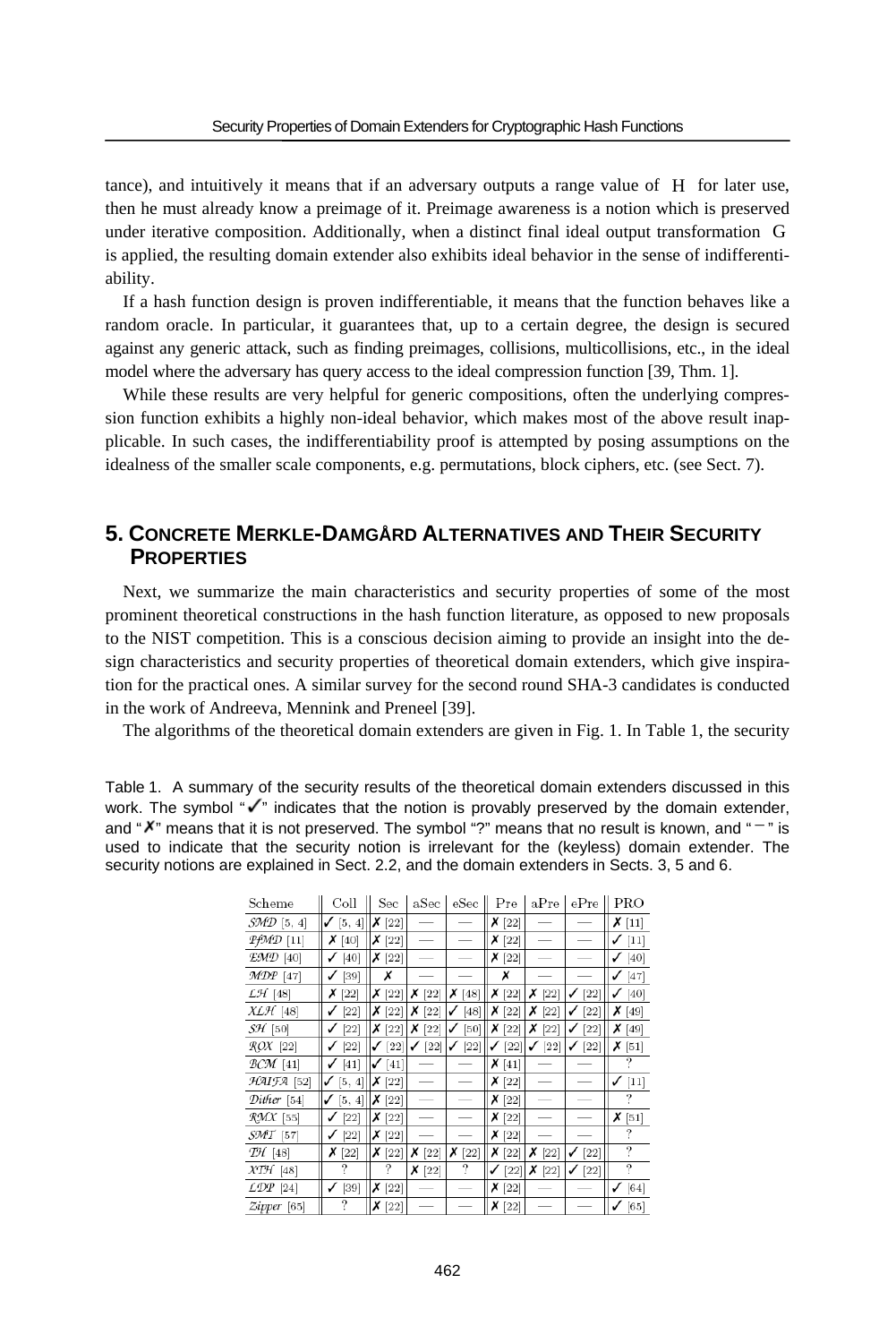| Algorithm $\mathcal{SMD}_{\mathbf{F}}(M)$ :                                                                                                                     | Algorithm $\mathcal{PMD}_{\mathbf{F}}(M)$ :                                                                                                                            |
|-----------------------------------------------------------------------------------------------------------------------------------------------------------------|------------------------------------------------------------------------------------------------------------------------------------------------------------------------|
| $m_1 \parallel \ldots \parallel m_\ell \leftarrow \text{ls-pad}(M)$ ; $h_0 \leftarrow IV$                                                                       | $m_1 \parallel \ldots \parallel m_\ell \leftarrow \text{pf-pad}(M)$ ; $h_0 \leftarrow IV$                                                                              |
| For $i = 1 \ldots \ell$ do $h_i \leftarrow F(h_{i-1}  m_i)$                                                                                                     | For $i = 1 \ldots \ell$ do $h_i \leftarrow F(h_{i-1}  m_i)$                                                                                                            |
| Return $h_{\ell}$                                                                                                                                               | $_{\rm Return}$ $h_{\ell}$                                                                                                                                             |
| Algorithm $\mathfrak{L}M\mathcal{D}_{\mathbf{F}}(M)$ :                                                                                                          | Algorithm $\mathcal{MDP}_F(M)$ :                                                                                                                                       |
| $m_1 \parallel \ldots \parallel m_\ell \leftarrow \text{emd-pad}(M); h_0 \leftarrow IV$                                                                         | $m_1 \parallel \ldots \parallel m_\ell \leftarrow \text{ls-pad}(M); h_0 \leftarrow IV$                                                                                 |
| For $i = 1 \ldots \ell - 1$ do $h_i \leftarrow F(h_{i-1}  m_i)$                                                                                                 | For $i = 1 \ldots \ell - 1$ do $h_i \leftarrow F(h_{i-1}  m_i)$                                                                                                        |
| Return $h_{\ell} \leftarrow F(IV'    m_{\ell}    h_{\ell-1})$                                                                                                   | Return $h_{\ell} \leftarrow F(\pi(h_{\ell-1}) \  m_{\ell})$                                                                                                            |
| Algorithm $\mathcal{LH}_F(K_1 \  \dots \  K_\ell, M)$ :                                                                                                         | Algorithm $\mathcal{X}\mathcal{H}_{\mathbf{F}}(K  K_1  \ldots  K_{\ell},M)$ :                                                                                          |
| $m_1 \, \ldots \, \vert m_\ell \leftarrow \, \text{ls-pad}(M) \, ; \, h_0 \leftarrow \, IV$                                                                     | $m_1 \parallel \ldots \parallel m_\ell \leftarrow \text{ls-pad}(M)$ ; $h_0 \leftarrow IV$                                                                              |
| For $i = 1 \ldots \ell$ do $h_i \leftarrow F(K_i, h_{i-1}    m_i)$                                                                                              | For $i=1\ldots\ell$ do                                                                                                                                                 |
| Return $h_{\ell}$                                                                                                                                               | $h_i \leftarrow F(K, (h_{i-1} \oplus K_{i-1})    m_i)$<br>Return $h_{\ell}$                                                                                            |
|                                                                                                                                                                 | Algorithm $\mathcal{R}\mathcal{O}\mathcal{X}_{\mathbf{F}}(K,M)$ :                                                                                                      |
| Algorithm $\mathcal{H}_{\mathbf{F}}(K  K_1   \dots    K_{\lceil \log \ell \rceil}, M)$ :                                                                        | $m_1 \  \dots \  m_\ell \leftarrow \text{rox-pad}(M)$ ; $h_0 \leftarrow IV$                                                                                            |
| $m_1 \  \dots \  m_\ell \leftarrow \text{ls-pad}(M)$ ; $h_0 \leftarrow IV$                                                                                      | For $i = 1 \dots \lfloor \log(\ell) \rfloor$ do $\mu_i \leftarrow G_1(K, M]^{\text{lsb}}_k, \langle i \rangle)$                                                        |
| For $i=1\dots\ell$ do                                                                                                                                           | For $i=1\dots\ell$ do                                                                                                                                                  |
| $h_i \leftarrow F(K, (h_{i-1} \oplus K_{\nu(i)})    m_i)$                                                                                                       | $h_i \leftarrow \mathbf{F}(K, (h_{i-1} \oplus \mu_{\nu(i)})    m_i)$                                                                                                   |
| Return $h_{\ell}$                                                                                                                                               | Return $h_{\ell}$                                                                                                                                                      |
| Algorithm $\mathcal{BCM}_{\mathbb{F}}(K_1  K_2  K_3,M)$ :                                                                                                       | Algorithm $\mathcal{H}\mathcal{H}\mathcal{H}_{\mathbf{F}}(M)$ :                                                                                                        |
| $m_1 \  \dots \  m_\ell \leftarrow \text{ls-pad}(M)$ ; $h_0 \leftarrow IV \oplus K_1$                                                                           | $m_1 \parallel \ldots \parallel m_\ell \leftarrow$ hai-pad $(M)$ ; $h_0 \leftarrow IV$                                                                                 |
| For $i=1 \ldots \ell-2$ do                                                                                                                                      |                                                                                                                                                                        |
| $h_i \leftarrow \mathbf{F}((m_{i+1} _n^{\text{msb}} \oplus h_{i-1})  m_i)$                                                                                      | $S \stackrel{S}{\leftarrow} \{0,1\}^s$ // S is a salt                                                                                                                  |
| $h_{\ell-1} \leftarrow \mathrm{F}(((m_\ell \oplus K_2)\vert_{n}^{\text{msb}} \oplus h_{\ell-2})\Vert$                                                           | For $i = 1 \ldots \lfloor  M /b \rfloor$ do<br>$h_i \leftarrow \mathbf{F}(h_{i-1}  m_i  \langle \min\{bi,  M \}\rangle_i  S)$                                          |
| $(m_{\ell-1} \oplus (0^{b-n}    K_1)))$                                                                                                                         | If $\ell >  M /b$ do $h_{\ell} \leftarrow F(h_{\ell-1}  m_{\ell}  \langle 0 \rangle_{\ell}  S)$                                                                        |
| Return $h_{\ell} \leftarrow F((h_{\ell-1} \oplus K_3)    (m_{\ell} \oplus K_2))$                                                                                | Return $S, h_{\ell}$                                                                                                                                                   |
|                                                                                                                                                                 | Algorithm $\mathcal{R}M\mathcal{X}_F(R,M)$ :                                                                                                                           |
| Algorithm $\mathcal{D}$ ither $_{\mathbf{F}}(M)$ :                                                                                                              | $m_1 \ \ldots\  m_\ell \leftarrow \text{sf-pad}(M)$                                                                                                                    |
| $m_1 \  \dots \  m_\ell \leftarrow \text{ls-pad}(M); h_0 \leftarrow IV$                                                                                         | $h_0 \leftarrow F(R  IV)$                                                                                                                                              |
| $z_1 \ \ldots\  z_\ell \in \{0,1\}^{16\ell}$ a dithering sequence                                                                                               | For $i=1\ldots\ell$ do                                                                                                                                                 |
| For $i = 1 \ldots \ell$ do $h_i \leftarrow F(h_{i-1}    m_i    z_i)$                                                                                            | $h_i \leftarrow \mathbf{F}(h_{i-1} \parallel (m_i \oplus R))$                                                                                                          |
| Return $h_{\ell}$                                                                                                                                               | Return $h_{\ell}$                                                                                                                                                      |
| Algorithm $\mathcal{SMT}_{\mathbf{F}}(M)$ :                                                                                                                     | Algorithm $\mathcal{X} \mathcal{D} \mathcal{C}_F(K \  K_1 \  \dots \  K_{d+1}, M)$ :                                                                                   |
| $m_1 \, \ldots \, \vert \, m_\ell \leftarrow \text{t-pad}(M)$                                                                                                   | $m_1 \ \ldots\  m_\ell \leftarrow \text{t-pad}(M)$                                                                                                                     |
| For $j = 1 \ldots a^d$ do $h_{0,j} \leftarrow m_j$                                                                                                              | For $j = 1 \ldots a^d$ do $h_{0,j} \leftarrow m_j$                                                                                                                     |
| For $i = 1 \ldots d$ and $j = 1 \ldots a^{d-i}$ do                                                                                                              | For $i = 1 \ldots d$ and $j = 1 \ldots a^{d-i}$ do                                                                                                                     |
| $\substack{h_{i,j} \leftarrow \mathcal{F}(h_{i-1,(j-1)a+1} \  \dots \  h_{i-1,ja})}{h_{d+1,1} \leftarrow \mathcal{F}(h_{d,1} \  \langle  M  \rangle_{n(a-1)})}$ | $h_{i,j} \leftarrow F(K, (h_{i-1,(j-1)a+1} \  \dots \  h_{i-1,ja}) \oplus K_i)$                                                                                        |
|                                                                                                                                                                 | $h_{d+1,1} \leftarrow F(K, (h_{d,1}  \langle  M  \rangle_{n(a-1)}) \oplus K_{d+1})$                                                                                    |
| Return $h_{d+1,1}$                                                                                                                                              | Return $h_{d+1,1}$                                                                                                                                                     |
| Algorithm $\mathcal{D}\!\ell_{\mathbf{F}}(K_1 \  \dots \  K_{d+1}, M)$ :                                                                                        | Algorithm $\mathcal{LDP}_F(M)$ :                                                                                                                                       |
| $m_1 \parallel \ldots \parallel m_\ell \leftarrow \text{t-pad}(M)$                                                                                              | $m_1 \  \dots \  m_\ell \leftarrow \text{ls-pad}(M)$ ; $h_0, h'_0 \leftarrow IV, IV'$                                                                                  |
| For $j = 1 \ldots a^d$ do $h_{0,j} \leftarrow m_j$                                                                                                              | For $i=1\ldots \ell-1$ do                                                                                                                                              |
| For $i=1\ldots d$ and $j=1\ldots a^{d-i}$ do                                                                                                                    | $h_i \leftarrow F(h_{i-1}    h'_{i-1}    m_i)$                                                                                                                         |
| $h_{i,j} \leftarrow F(K_i, h_{i-1,(j-1)a+1} \  \dots \  h_{i-1,ja})$                                                                                            | $h'_i \leftarrow F(h'_{i-1}    h_{i-1}    m_i)$                                                                                                                        |
| $h_{d+1,1} \leftarrow F(K_{d+1}, h_{d,1}    \langle  M  \rangle_{n(a-1)})$                                                                                      | Return $h_{\ell} \leftarrow F(h_{\ell-1}    h'_{\ell-1}    m_{\ell})$                                                                                                  |
| Return $h_{d+1,1}$                                                                                                                                              |                                                                                                                                                                        |
|                                                                                                                                                                 | Padding algorithms:                                                                                                                                                    |
| Algorithm $\mathcal{Z}ipper_{\mathbf{F}}(M)$ :                                                                                                                  | $\text{ls-pad}(M) = M    10^{- M -1-t} \bmod b    \langle  M  \rangle_t$                                                                                               |
| $m_1 \  \dots \  m_\ell \leftarrow \text{sf-pad}(M)$ ; $h_0 \leftarrow IV$<br>For $i = 1 \ldots \ell$ do $h_i \leftarrow F(h_{i-1}  m_i)$                       | emd-pad $(M) = M  10^{- M -1-64-n \text{ mod } b}  \langle  M  \rangle_{64}$                                                                                           |
| For $i=1\dots\ell$ do                                                                                                                                           | $\mathrm{hai\text{-}pad}(M)=M\ \boldsymbol{1}0^{\text{-} \boldsymbol{M}\ \text{-1-t-r mod }b}\ \langle \boldsymbol{M} \rangle_t\ \langle \boldsymbol{n} \rangle_r$     |
| $h_{\ell+1} \leftarrow F(h_{\ell+i-1}  m_{\ell-i+1})$                                                                                                           | $t\text{-}\text{pad}(M) = M  1  0^{n_a \lceil \log_a(( M +1)/n) \rceil} \cdot  M  \cdot 1$                                                                             |
| Return $h_{2\ell}$                                                                                                                                              | rox-pad(M) = first $[( M  + 2n)/b] \cdot b$ bits of                                                                                                                    |
|                                                                                                                                                                 | $M \ \mathcal{G}_2(M)\ _k^{\text{lsb}}, \langle  M  \rangle, \langle 1 \rangle) \ \mathcal{G}_2(M)\ _k^{\text{lsb}}, \langle  M  \rangle, \langle 2 \rangle) \  \dots$ |

Fig. 1. Iterations  $\mathcal{SMD}, \mathcal{BMD}, \mathcal{BMD}, \mathcal{BMD}, \mathcal{BMD}, \mathcal{BCM}$  and use compression function  $F : \{0,1\}^{n+b} \rightarrow \{0,1\}^n$ ;  $\mathcal{L}\mathcal{H}, \mathcal{KL}\mathcal{H}, \mathcal{SH}$  and  $\mathcal{R}\mathcal{O}\mathcal{X}$  use  $F: \{0,1\}^{k} \times \{0,1\}^{n+b} \rightarrow \{0,1\}^{n}$  ;  $\mathcal{L}\mathcal{D}P$  uses  $F: \{0,1\}^{2n+b} \rightarrow \{0,1\}^{n}$  ;  $\mathcal{S}\mathcal{M}T$  uses  $F: \{0,1\}^m \rightarrow \{0,1\}^n$ ; TH and XTH use  $F: \{0,1\}^k \times \{0,1\}^m \rightarrow \{0,1\}^n$ ; HAIFA and Dither use  $F: \{0,1\}^{n_{th+1+s}} \rightarrow \{0,1\}^n$ . where for  $Dither$ ,  $l = 16$  and  $s = 0$ . Iteration  $EMD$  requires the parameters to satisfy  $b \ge n + 64$ ,  $BCM$ requires  $b \ge n$ , and  $\mathcal{H} \mathcal{H} \mathcal{F} \mathcal{H}$  requires  $b \ge r+t$ . The function  $v(i)$  is the largest integer *j* such that  $2^{j} | i$ . G<sub>1</sub> and G<sub>2</sub> are described in Sect. 5.  $\pi : \{0,1\}^{n} \rightarrow \{0,1\}^{n}$  is a random permutation.

properties of the constructions are summarized. Recall that the security of the  $\mathcal{SMD}$  construction is already analyzed in Sect. 4.2. We note that this work does not consider the tightness of the security reductions (cf. [15]). These formal bounds can be found in the corresponding references.

*Prefix-free Merkle-Damgård.* The basic prefix-free Merkle-Damgård [11] (*PfMD*) designs are narrow-pipe, keyless iterative domain extenders that apply a prefix-free padding function  $pf$  – pad (cf. Sect. 2).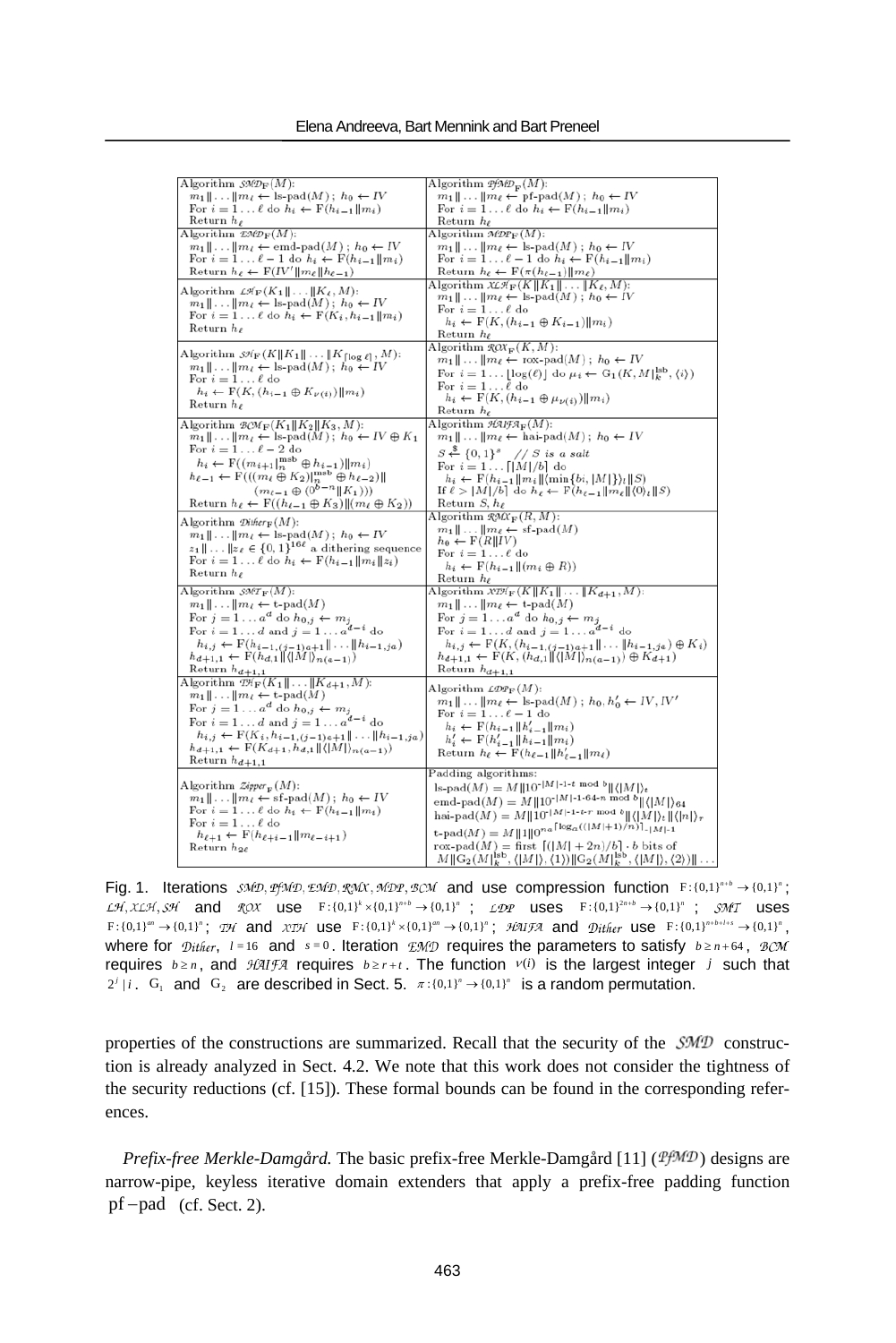Prefix-free domain extenders are proven to be indifferentiable from a random oracle in the work of Coron et al. [11]. If the prefix-free designs are not as well suffix-free, they do not preserve Coll , but they do if the padding is also suffix-free [22]. Irrespectively of the presence of suffix-free padding, the prefix-free constructions also fail to achieve preservation of Sec and Pre [22].

*Enveloped Merkle-Damgård*. The enveloped Merkle-Damgård [40] (*EMD*) was proposed by Bellare and Ristenpart and resembles the design of HMAC [46]. It is a narrow-pipe, keyless domain extender.  $EMD$  uses two fixed initialization vectors *IV* and *IV*. The first vector is applied in a Merkle-Damgård style as input to the first compression function. The second *IV*' is provided as input to the final compression function together with the chaining variable and the final input message bits and this step is known as the "enveloping" step of the construction.

 $EMD$  is proven to be Coll preserving and indifferentiable from a random oracle in [40]. The suffix-free padding ensures the collision preservation. The "enveloping" is applied to hide the internal Merkle-Damgård construction and guarantees the indifferentiability result. Similar enveloping domain extenders are previously used by the NMAC and HMAC constructions [46] to build PRFs out of compression functions, both proven to be indifferentiable transforms in [11]. In [22], the  $\mathcal{EMD}$  hash function is shown not to be Sec and Pre preserving.

*Merkle-Damgård with permutation.* The Merkle-Damgård with permutation, due to Hirose, Park and Yun [47],  $(MDP)$  domain extender is a narrow-pipe, keyless variant of the original Merkle-Damgård design. The difference with the Merkle-Damgård construction is that a permutation is applied before the processing of the last message block.

The permutation masks the internal Merkle-Damgård style processing, similarly to the idea of  $EMD$ , and  $MDP$  is proven indifferentiable from a random oracle when the underlying compression function is an ideal function [47].  $\mathcal{MDP}$  also preserves Coll security due to the suffix-free Merkle-Damgård padding [39], but does not achieve Sec and Pre security preservation by analogy to the Merkle-Damgård style designs analyzed in Andreeva et al. [22]. As a way of example, these non-preservation results are proven in App.B.

*Linear hash.* The linear hash function as described by Bellare and Rogaway [48] ( $\mathcal{LH}$ ) is a narrow-pipe, keyed Merkle-Damgård domain extender. The only difference with the Merkle-Damgård design is that it accepts an additional key input in every call of the iteration. Moreover, each key is distinct and therefore  $\mathcal{L}\mathcal{H}$  requires number of key inputs that is a linear in the message size. Notice that this approach ensures a domain separation of the underlying compression function, and another way to view the construction is to assume that it employs distinct compression functions for each message block evaluation.

Bellare and Rogaway showed in [48] that the design preserves eSec in case of equallength messages (thus in case  $\mathcal{L}H$  is a fixed input length domain extender), but that it does not preserve eSec in the general case (where the target and forged message may be of different lengths). Additionally, the extender preserves ePre resistance, but it fails to conserve the remaining four properties [22]. Bellare and Ristenpart [40] prove that domain extenders that apply a distinct final compression function are indifferentiable from a RO. This result applies to  $LH$ .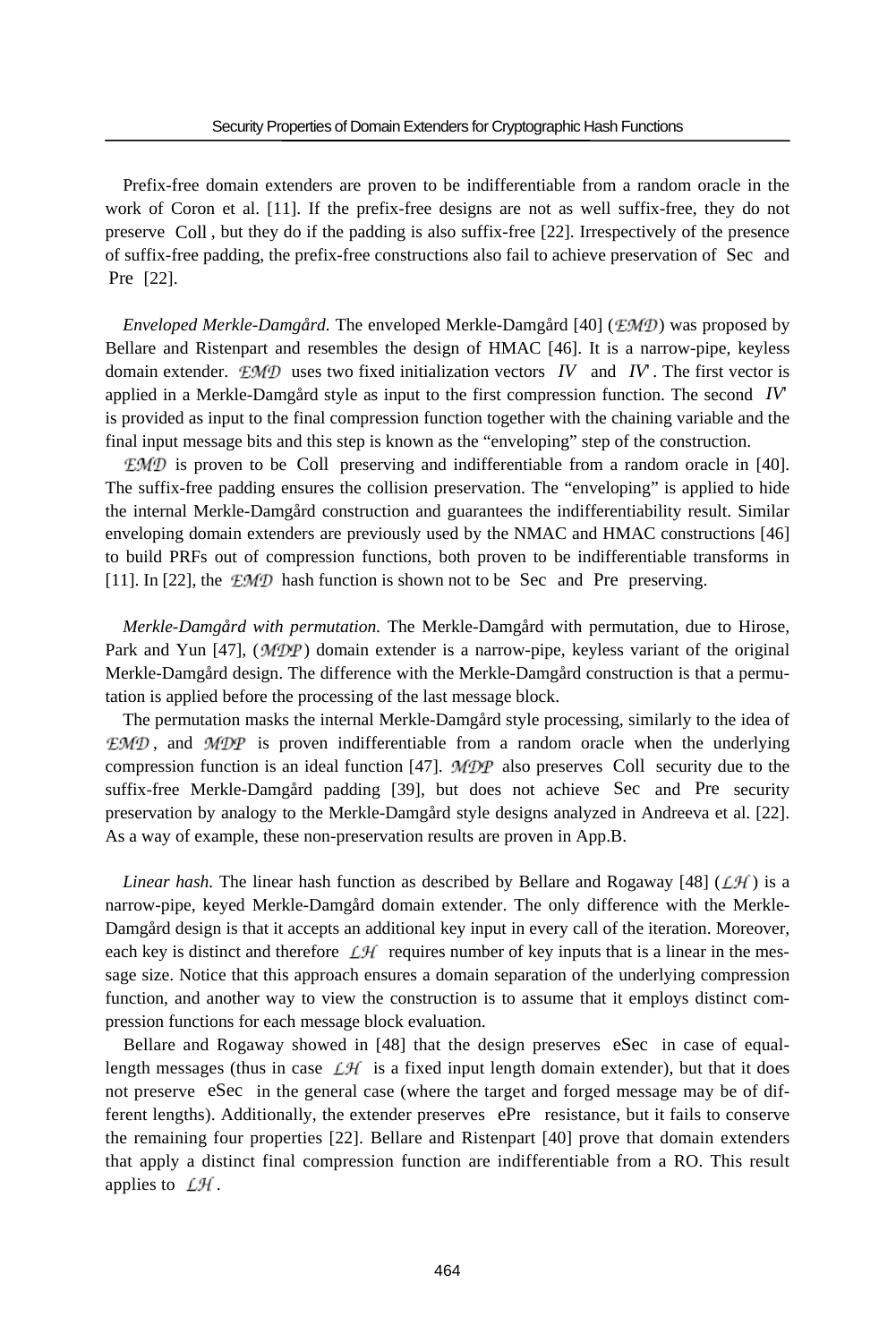*Linear XOR.* The linear XOR by Bellare and Rogaway [48] ( $XLM$ ) is a narrow-pipe, keyed Merkle-Damgård domain extender. In contrast to the  $\mathcal{L}H$  hash function it adds the same number of distinct keys by XORing these with the chaining values resulting from each iteration of the Merkle-Damgård style hash function. The first key is XORed with the initialization vector *IV* and the final key is XORed with the final intermediate chaining value, while the final hash result is left unmodified.

The  $XLM$  domain extender is shown to preserve eSec in [48]. Additionally, [22] showed that this construction preserves Coll and ePre , and does not preserve the remaining security properties.  $X \mathcal{L} \mathcal{H}$  is not is differentiable from a RO, by virtue of an attack described by [49].

*Shoup's hash.* Shoup's hash function [50]  $(SH)$  derives from the linear XOR hash function and optimizes it in terms of the number of keys. It uses logarithmic number of keys (instead of linear), following a specific sequence; the sequence was proven in [50] to be the optimal to suffice to prove everywhere second preimage security (similarly to the latter two designs).

The security results are identical to the results for  $X \mathcal{L} \mathcal{H}$ .

*ROX.* The ROX [22] ( $\mathcal{ROX}$ ) domain extender is a narrow-pipe, keyed hash function. It draws largely from the XOR-linear hash and Shoup's hash.  $ROX$  requires a logarithmic number of masks, instead of keys (as in the Shoup's hash function), to be XORed with the chaining values. The masks are generated by applying a function  $G_1$  to a sequence of strings  $(K, \mu, \langle i \rangle_n)$  (for  $i = 1, \ldots, \lfloor \log(\ell) \rfloor$  that consist of the compression function key *K* of length *k*, the first *k* bits of the message, and an encoding of a counter *i*. A function  $G_2$  (optionally  $G_2$  could be identical with  $G_1$ ) is applied on inputs the first message bits  $\mu$ , the length encoding of the processed message length  $\lambda$  and a counter *i* of the necessary invocations of the function to create the padding string. The padding function is suffix- but not prefix-free.

From a security perspective, the suffix-free padding ensures the Coll security preservation, and ePre security is trivially preserved. Everywhere second preimage security is argued similarly to the latter two designs. The novelty here is the preservation of the remaining four security properties. This is due to the randomization provided both by the masks in the iteration and by the padding scheme chosen; however, the result is partially in the random oracle model where  $G_1$  and  $G_2$  are assumed to be random functions and the iterated compression function F is realized in the standard model and achieves standard model security guarantees.  $\mathcal{R}OX$  is not PRO as a result of an attack described in [51].

*BCM*. The backwards chaining mode by Andreeva and Preneel [41] ( $\mathcal{BCM}$ ) is a narrow-pipe, keyed hash function. It uses three keys  $K_1$ ,  $K_2$  and  $K_3$  of fixed length  $(b+2n)$  bits, where  $|K_2| = b$  and  $|K_1| = |K_3| = n$  where *n* is the state and *b* is the block size. It XORs the key  $K_1$  and the most significant *n* bits of block  $m_2$  with the fixed initial chaining variable *IV*. The message block  $m<sub>1</sub>$  together with the resulting value from the XOR computation form the input to the first application of  $F$ . In the iteration the message block  $m<sub>i</sub>$  and the chaining variable  $h_{i-1}$  in-line are XORed with the most significant *n* bits of the next-in-line message block  $m_{i+1}$  and form the inputs to the *i*-th compression function F. The one but last block  $m_{\ell-1}$  is interpreted differently than the rest of the message blocks. Here the difference is that the least significant *n* bits of  $m_{\ell-1}$  are XORed with the key  $K_1$ , while the chaining variable  $h_{\ell-2}$  is XORed with the first significant bits of  $K_2$  and  $m_\ell$ . The final input to the last com-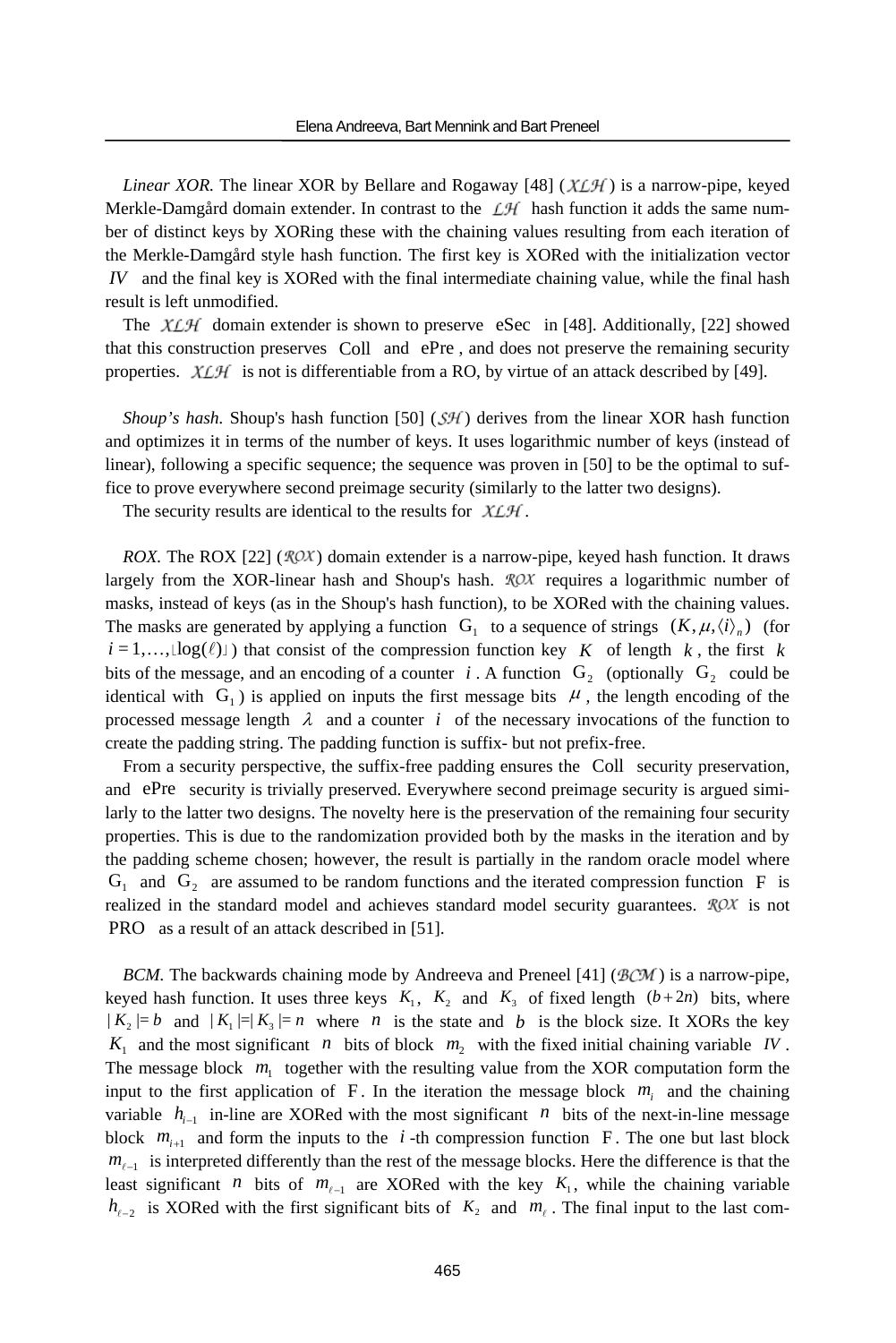pression function is provided by the last message block  $m_\ell$  and the chaining variable  $h_{\ell-1}$ XORed with keys  $K_2$  and  $K_3$ , respectively.

The idea behind the  $BCM$  domain extender is the preservation of the main security properties in the standard model eliminating the need of random functions to generate masking input as is the case with the  $ROX$  construction.  $BCM$  succeeds in attaining Coll and Sec preservation and the latter is possible due to the randomization of the internal chaining values with message blocks down the line and the external states and the padding bits with the provided three keys.  $BCM$  additionally preserves Pre security in the random oracle model assuming the underlying compression function is an ideal function. No indifferentiability result is known for the  $BCM$  construction.

*HAIFA*. The HAIFA design by Biham and Dunkelman [52] ( $\mathcal{H}\mathcal{A}I\mathcal{F}\mathcal{A}$ ) is a narrow-pipe hash function characterized by the inclusion of an bit counter of size usually 64 bits (to accommodate long messages) and an optional key input in every invocation of the compression function. HAIFA is often referred to as a framework or a general transformation technique that can be applied to any domain extender that is defined with the latter two characteristics. The idea is incorporated also in three second round SHA-3 candidates: BLAKE [35], ECHO [27] and SHAvite-3 [37].

The inclusion of a bit counter ensures the suffix and prefix properties of the design and helps to prove it Coll secure and indifferentiable from a random oracle [39, 11]. HAIFA does not, however, achieve Sec and Pre security in the preservation sense [22]. An alternative result in the random oracle model shows that HAIFA achieves optimal  $(2<sup>n</sup>)$  second preimage security if the underlying compression function is assumed to be a random oracle [53].

*Dither hash.* The dither hash function by Rivest [54] ( $\mathcal{D}$ *ither*) is a narrow-pipe, keyless hash function. Similarly to the HAIFA hash function it includes an additional counter-like input. And while HAIFA introduces a bit counter and requires its size to accommodate long messages, the design intension behind the dither construction is to decrease the number of bits used for this extra input to either 2 or 16 bits. This increases the bandwidth available for actual data. The additional input, called the "dithering" input, to the compression function is formed by the consecutive elements of a fixed sequence. In his proposal Rivest suggested the use the infinite abelian square-free sequence [54].

With respect to Coll, Sec and Pre preservation, the same results as for  $\mathcal{SMD}$  apply to the *Dither* construction. No indifferentiability result is known for the *Dither* hash function.

*Randomized hash.* Randomized Hashing or RMX by Halevi and Krawczyk [55] (*RMX*), similarly to the HAIFA framework, can be adopted as a transform for any domain extension method. The  $RMX$  transform is in its essence a message modification technique. It prepends a random string *R* to the message as a first message block to be processed and then the same random string is XORed with each message block. The idea is to randomize the message inputs by XOR-ing a key (salt) input into the message.  $\mathcal{RM}$  was proposed as a general transform that is particularly well-suited for digital signature applications of hash functions. It aims the provision of security guarantees even when the compression function is compromised with respect to collision security. It was formally showed that just finding collisions on the compression function is not sufficient in order to break the resultant signatures: instead, the attacker needs to solve a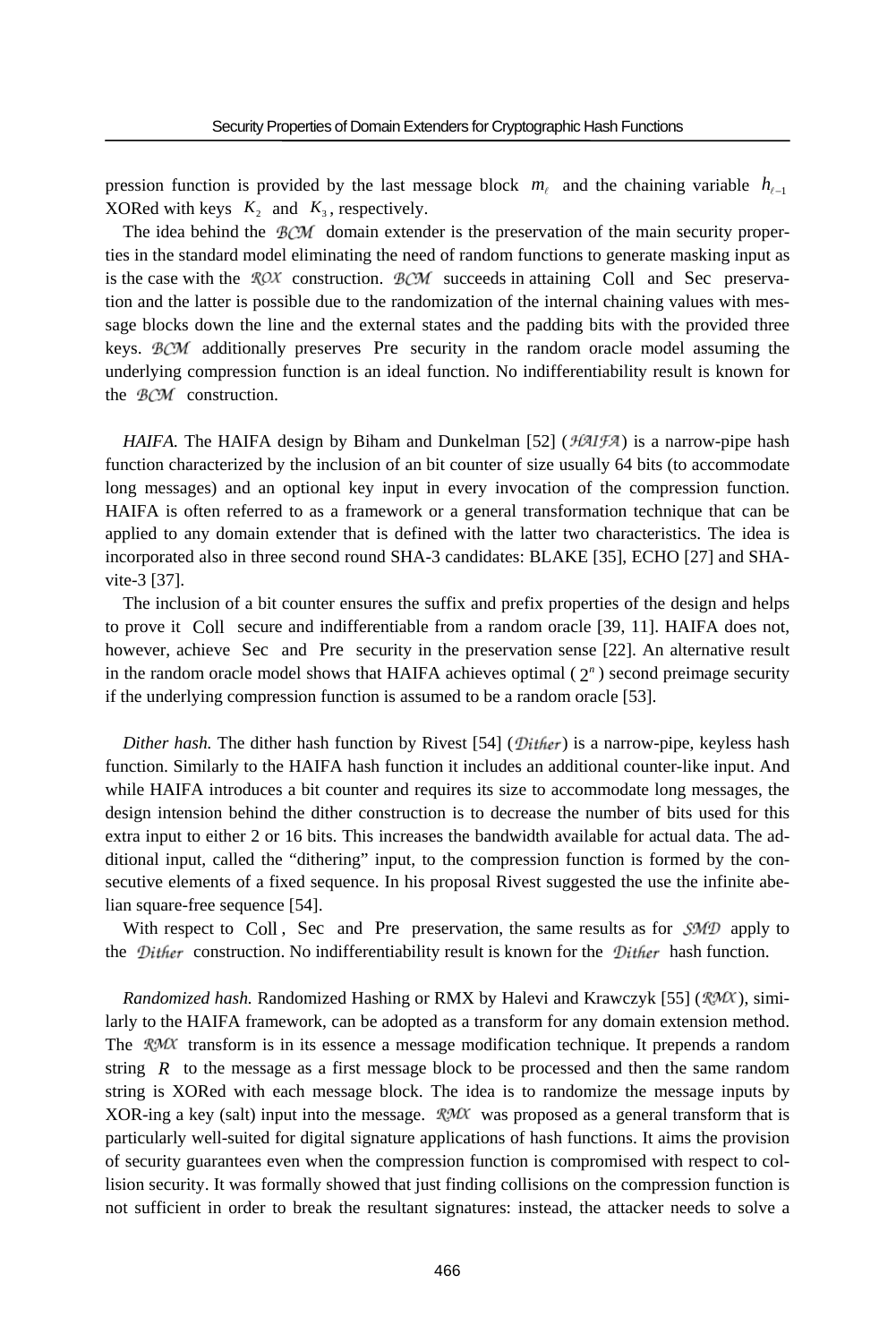much harder cryptanalytical problem, closer to finding second preimages.

The randomized hash mode of operation was hence originally proved to be everywhere second preimage secure by making stronger (than everywhere second preimage) assumptions on the underlying compression function. In the security analysis of  $\mathcal{R}\mathcal{M}\mathcal{X}$  [22] treating the value *R* as either randomness per message or long term key yields identical results with respect to seven property preservation. There, it is proven that  $\mathcal{R}\mathcal{M}\mathcal{X}$  preserves Coll and ePre, but none of the other notions are preserved. No indifferentiable results are known for the  $RMX$  transform. In [56], Gauravaram and Knudsen demonstrated an existential forgery attack for the  $RMX$ -hashthen-sign signature scheme, where the  $\mathcal{RM}$  hash function employs the Davies-Meyer compression function. However, this result does not contradict the security claims of [55].

# **6. OTHER DOMAIN EXTENDERS**

In the quest for Merkle-Damgård alternatives, apart from the ones described in Sect. 5, a number of domain extenders have appeared in literature that do not directly extend the original Merkle-Damgård design. In this section, we discuss some *tree-based hash functions* and *multipass hash functions*. The incentives of these designs are twofold: increasing the efficiency rate and/or the security guarantees. The theoretical domain extenders discussed in this section are also included in Fig. 1 and Table 1.

### 6.1 Tree-Based Hash Functions

The *tree-based* constructions, in contrast to the Merkle-Damgård based designs, allow for parallelism. While Merkle-Damgård-based designs require the message to be processed in a sequential order, tree constructions split the message into blocks which could be processed by independent processors or machines and the final result is combined to produce the hash value. For applications where large amounts of data have to be hashed using parallel processors, tree constructions are much more appropriate. They have the disadvantage of a larger state information that needs to be kept (logarithmic in the message length, as opposed to linear), but have the advantage that different branches in the tree can be computed independently.

In this section, we will discuss three tree-based hash functions, namely the (strengthened) Merkle tree [57], tree hash [48] and XOR-tree hash [48]. For conciceness, we will not discuss variants of these that appeared in literature, such as [58-60], and constructions based on concrete designs, such as [38]. Finally, we mention that Dodis et al. [61] and Bertoni et al. [62] analyzed the required properties of tree hash functions to obtain indifferentiable designs. We note that these results do not apply to the three tree-based designs discussed here.

*Strengthened Merkle tree.* The strengthened Merkle tree [57] (*SMT*) is a narrow-pipe, keyless domain extender. Firstly, to hash a message of arbitrary size, it is padded to the correct length with a single 1 bit and a sufficient number of zeroes, such that it fills the minimal number of blocks to produce a message with number of blocks multiple to  $a^d$  where a is the arity or number of inputs to the compression function and *d* is the minimal tree depth required for hashing the message. On the very top level of the tree the message blocks are hashed independently and the intermediate hash values are the result of the second layer of inputs in the tree. The process is iterated until the root of the tree is reached where the final compression function takes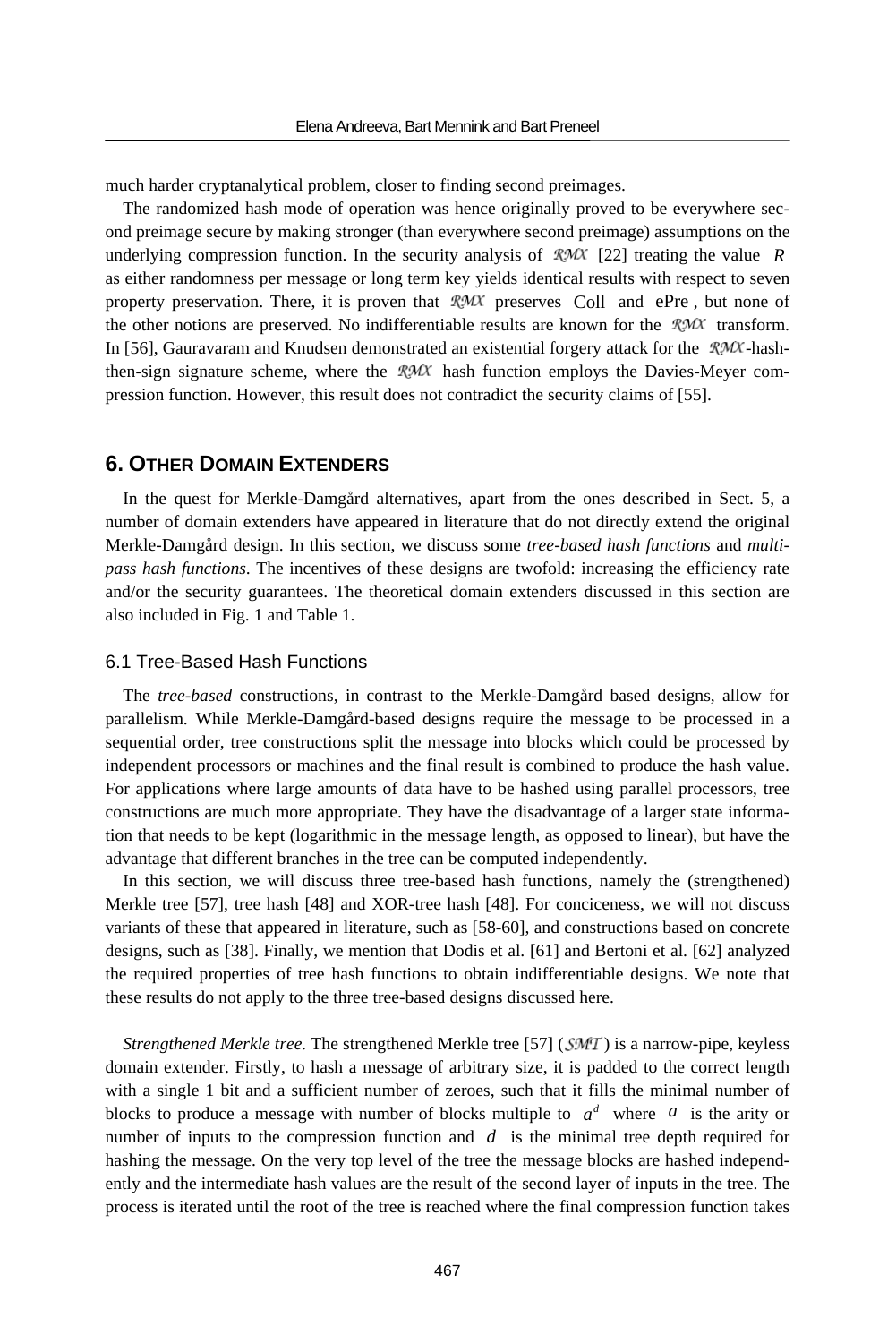an extra input which is the message length encoding as part of the strengthening.

Damgård [4] and later Andreeva et al. [22] showed that tree hash preserves Coll security, but Sec and Pre are not preserved. No indifferentiability results are known for tree hashes.

*Tree hash function.* The tree hash  $[48]$  ( $[74]$ ) is a narrow-pipe, keyed hash function. It differs from the strengthened Merkle tree-based construction in the sense that an independent key  $K_i$ is assigned to each level  $i$  of the tree.

For equal-length messages (thus in case  $T\mathcal{H}$  is a fixed input length domain extender), the design has been showed eSec secure by Bellare and Rogaway [48], but in the general case (where the target and forged message may be of different lengths), the domain extender is shown to preserve ePre only [22].

*XOR-tree hash function.* The XOR-tree hash function [48] ( $\chi \tau \bar{\tau}$ ) is a narrow-pipe, keyed hash function. Differing from  $T\mathcal{H}$ , the outputs of every tree level are XORed with a per level key. The number of keys are logarithmic in the size of the padded message in blocks. Several variants of XOR-tree hash function have appeared in the literature [58-60]. These variants work towards minimizing the key schedule for the basic XOR-tree hash while retaining the same security strength. The optimizations are mainly achieved following a key schedule similar to the Shoup's hash function key scheduling scheme.

For equal-length messages, again Bellare and Rogaway [48] showed this domain extender to preserve eSec . For arbitrary-length messages, Andreeva et al. [22] showed that this construction preserves Pre and ePre , and that it does not preserve aSec and aPre . The authors were unable to show or contradict the preservation of Coll and Sec , no to show (non) preservation of eSec for arbitrary-length messages.

To fix the deficiencies of the basic XOR-tree hash function for arbitrary message lengths with respect to property preservation, Andreeva et al. [63] suggest a slightly modified construction called the modified XOR-tree hash function. The construction is proved to preserve all three notions of Coll , Sec , and Pre . The only difference with the original XOR-tree domain extender is that here, the key used before the final application of the compression function is a fixed key  $K^*$ , which means that  $K^*$  is independent of the tree depth, while in the original XOR-tree extender it would simply be the next key in the sequence.

### 6.2 Multi-Pass Hash Functions

A *multi-pass* domain extender processes the data in more than one pass. Multi-pass designs can process additionally interleaved parts of the message. The idea behind having less efficient multi-pipe designs is to ensure better security guarantees. However, as becomes clear below, this goal is not always so easily attained.

*Double pipe design.* The double-pipe design  $[24]$  ( $\angle$ DP) was proposed by Lucks. It processes the message in two dependent Merkle-Damgård chains under two distinct initialization vectors and the final result is computed by applying a final output transformation, which is not necessarily distinct from the internal chained compression function(s).

Lucks double-pipe hash function achieves the same preservation security guarantees as the Merkle-Damgård design. In particular, the counterexamples for the preservation of Sec and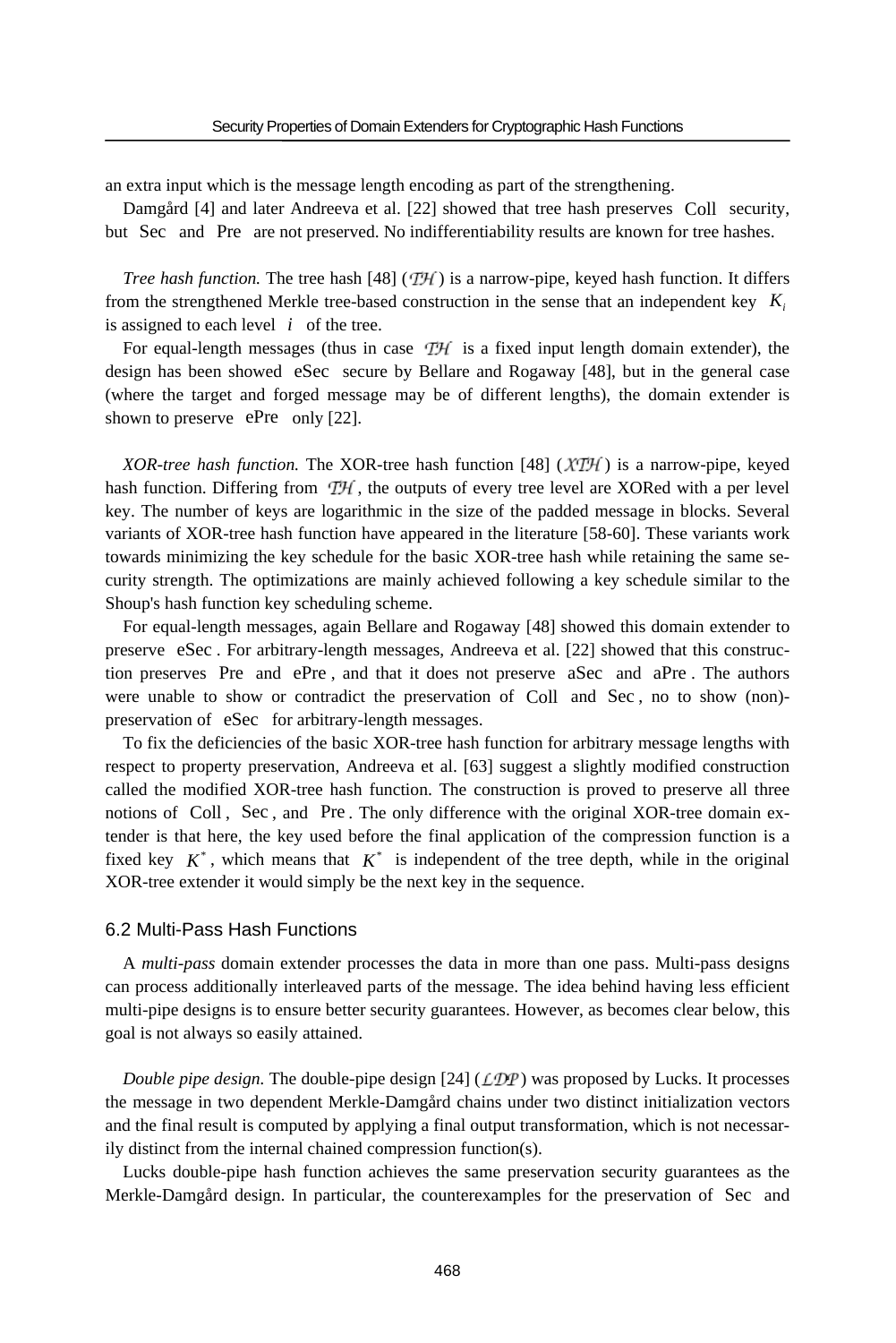Pre of the Merkle-Damgård design as illustrated in [22], apply to  $\angle D\mathcal{P}$  similarly. Collision resistance of  $\angle D\mathcal{P}$  follows from the collision preservation proof of [39]: it can be shown that collisions for the domain extender  $\mathcal{LDP}$  can be reduced to collisions for either F, or G defined as  $G(h, h', m) = (F(h || h' || m), F(h' || h || m))$ , but it is clear that collisions for G and F are equally hard to find. Finally, the  $LDP$  domain extender is proven indifferentiable in [64].

*Zipper hash function.* The zipper hash  $[65]$  ( $\mathbb{Z}$ *ipper*) was proposed by Liskov. The message is processed forward in a Merkle-Damgård fashion. Then, the intermediate hash result is used to initialize the further iterative processing of the same message in a reverse order (reversing the data blocks), possibly with some distinct underlying compression function under the Merkle-Damgård iteration.

The counterexamples for the Merkle-Damgård hash of Andreeva et al. apply to the zipper hash to show that no Sec and Pre preservation is achievable for zipper hash. Additionally, no security results are known on the Coll preservation of  $z^{i}$ pper. The zipper hash is proven indifferentiable from a random oracle up to the birthday bound even if the compression functions in use are weak, i.e., they can be inverted and collisions can be found efficiently.

*Concatenated hash function.* The concatenated hash function is a *multi-pipe* design in the sense that it concatenates the hash result of the processing of multiple independent message pipes. Each pipe produces a hash result using a domain extension method. The final hash value is the concatenation of the hash values from all message pipes. The concatenated hash is therefore a general transform that is applied as a form of final transformation on the result of hash values of independent evaluations of the same message under identical or distinct domain extenders. The most popular in the literature is the concatenation of multiple pipes of Merkle-Damgård chains, each initialized under distinct initialization vectors *IV* s. In general, concatenated hashing can be applied to any combination of domain extenders, and therefore we do not include it in Fig. 1 and Table 1.

It was broadly believed that the bit security level of concatenated hash scales with the number of hash pipes employed. For iterated domain extenders this turns out not to be the case as collision attacks of Joux [12] show where the security level is only marginally higher than a single plain Merkle-Damgård chain. As for the preservation property results, we notice that these follow from the combined security of the underlying domain extenders.

# **7. BLOCK CIPHER OR PERMUTATION BASED DOMAIN EXTENDERS**

A common approach to design compression functions is by building them based on one or more block ciphers or permutations, and we will briefly elaborate on it. Notice, however, that the security notions (Sect. 2.2) are not relevant to these primitives. In particular, collisions for a permutation do not exist, and additionally, block ciphers and permutations are usually easily invertible. As a consequence, when proving security properties of block cipher or permutation based compression functions, one usually relies on the *ideal model*. In the ideal model, the underlying building blocks are assumed to behave like random primitives, and the adversary has only query access to these primitives. The adversary is computationally unbounded, and his advantage is measured in the number of queries made to the oracles. Note that if a compression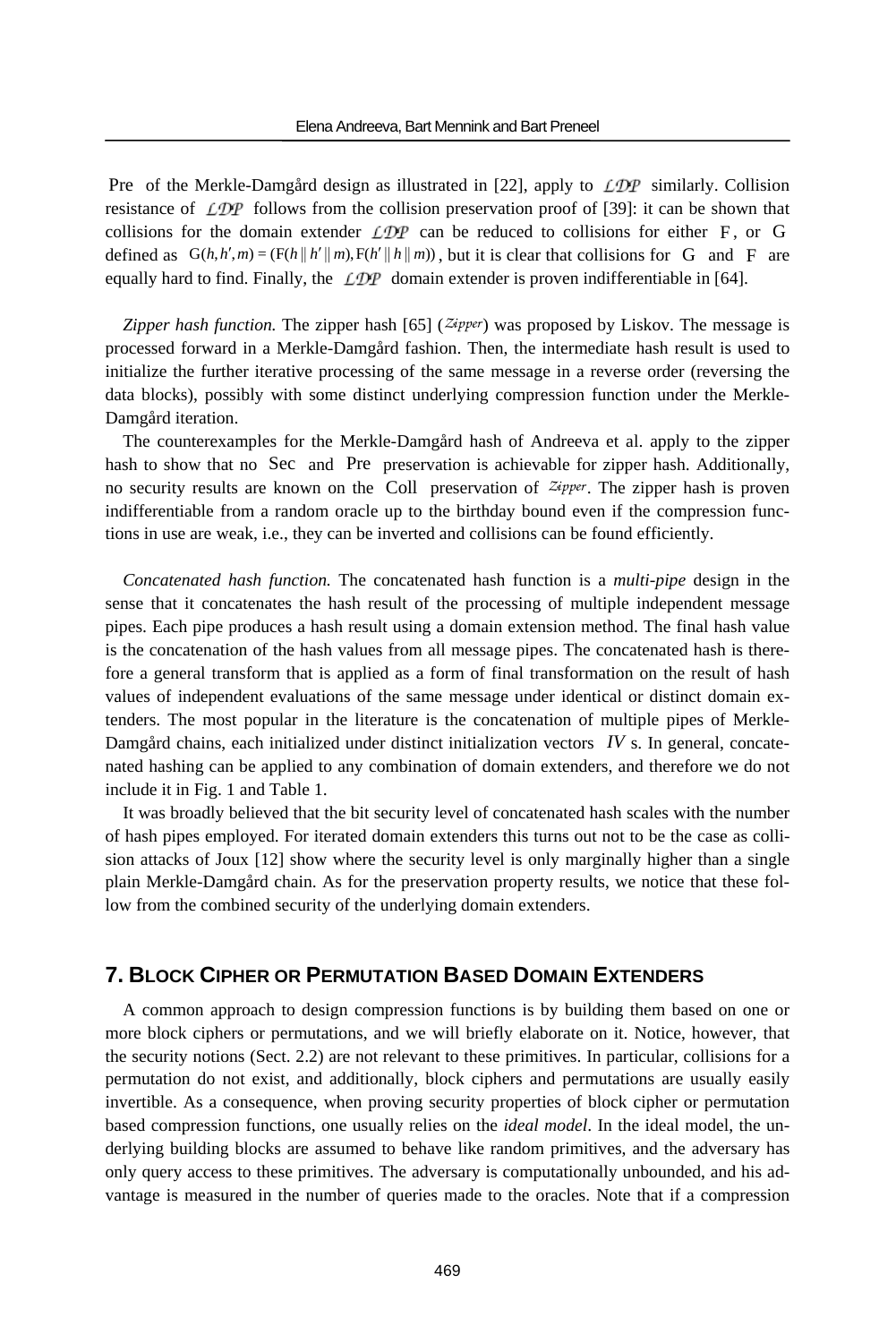function F is atk -secure in the ideal model, and a domain extender is applied on top of F that is atk -preserving in the sense of Sect. 2.2 (Table 1), then the obtained hash function can be considered atk -secure in the ideal model as well.

Consequently, there exist two ways to obtain security results of hash functions based on permutations or block ciphers. First, if a compression function based on a block cipher or permutation is proven secure in the ideal cipher model, one can exhibit further preservation of that property by the domain extender (Sects. 3 and 5) again in the ideal cipher model. Alternatively, if the compression function built on permutation(s) or block cipher(s) is trivially insecure with respect to the basic properties, then one aims at proving direct security of the domain extender assuming ideal behavior of the underlying primitive (permutation or block cipher).

#### 7.1 Block Cipher Based Domain Extenders

A block cipher  $E: K \times M \rightarrow M$  is a family of permutations indexed by K, and associated to it is its inverse function  $E^{-1}: K \times M \to M$ . Usually, both  $E, E^{-1}$  are efficiently computable, and the adversary has access to both.

*Compression function security.* Preneel, Govaerts and Vandewalle (PGV) [66] analyzed and categorized 64 block cipher based compression functions, and twelve of them are formally proven collision and preimage resistant by Black, Rogaway and Shrimpton [67]. Among these are the Matyas-Meyer-Oseas, the Miyaguchi-Preneel and the Davies-Meyer compression functions. We note that all of these compression functions are keyless by design, and as such the always and everywhere second preimage and preimage security is inapplicable.

Additionally, we note that the twelve secure PGV constructions are insecure in the indifferentiability model, merely due to the presence of fixed-points [66, 68]. The results of [66, 67] have been recently generalized by Stam [69], to cover more general block cipher based compression function designs.

*Security of the domain extender.* Additionally to the results on the compression function, Black et al. showed that eight of the remaining 52 PGV compression functions, would result in collision and (non-optimal) preimage security in the  $\mathcal{SMD}$  iteration. These bounds have been improved by Duo and Li [70]. Additionally, Duo and Li analyze the second preimage resistance of the 20 PGV-based hash function designs.

This result is, again, generalized by Stam [69]. The way to prove security of this form is generally done in a graph-based approach, where the edge correspond to compression function executions that can be realized using the queries to the oracle made by the adversary. It is shown that all of twenty PGV compression functions are indifferentiable from a random oracle when iterated in a  $MD$  with chop, NMAC and HMAC construction, and for sixteen of the twenty constructions, the *pemp* uction results in an indifferentiable design [11, 42, 71, 72].

### 7.2 Permutation Based Domain Extenders

A permutation  $\pi : \mathcal{M} \to \mathcal{M}$  is a map for which the domain and range space are identical. Therefore, in order to build a permutation-based compression function, the compressing needs to happen at a different time in the execution (e.g. before the permutation  $\pi$  is executed).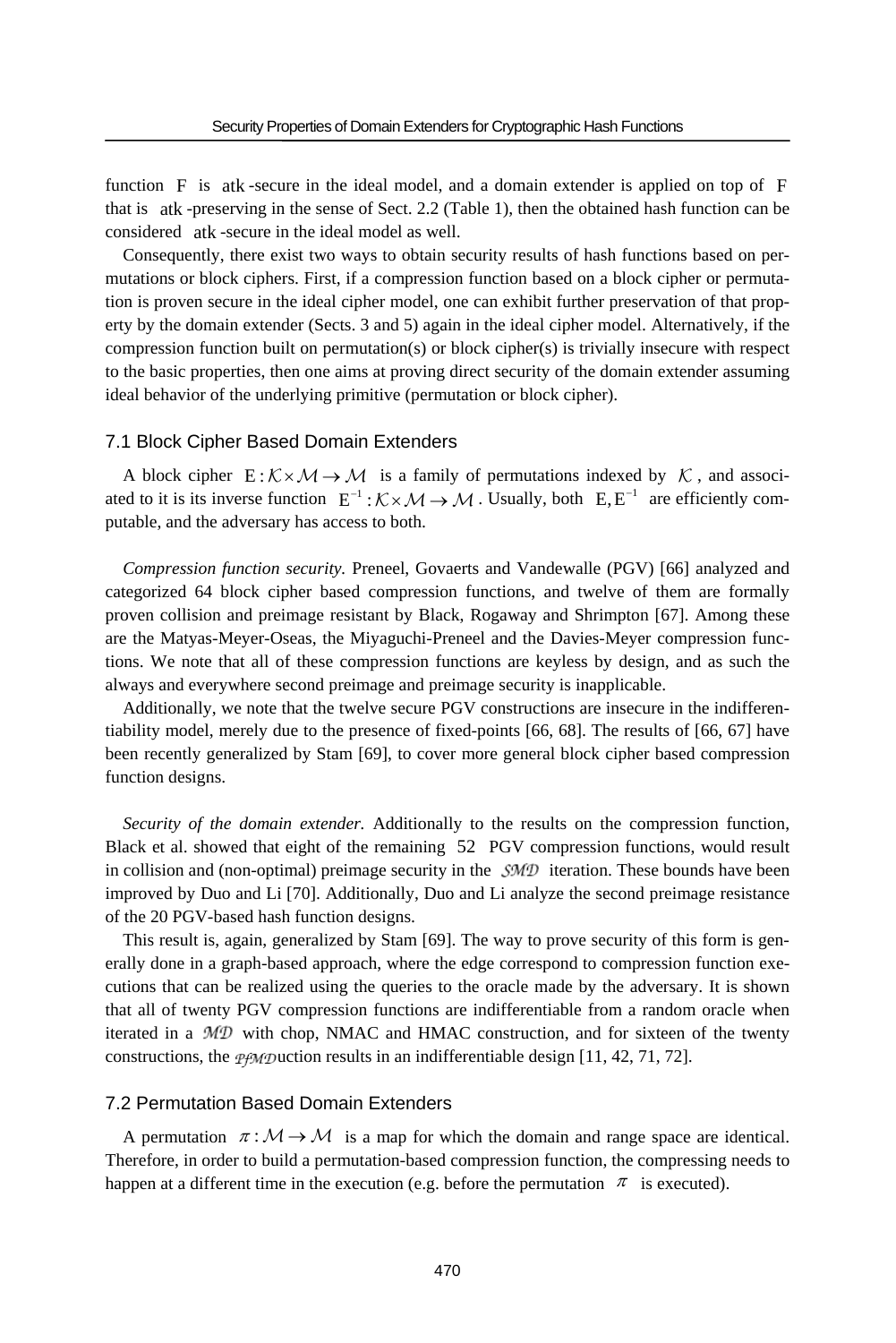*Compression function security.* In [73], Black, Cochran and Shrimpton analyzed 2*n* -bit to  $n$ -bit compression functions based on one  $n$ -bit permutation, and proved them insecure against collision and (second) preimage attacks. This result has been generalized by Rogaway and Steinberger [74] and Stam [75] to compression functions with arbitrary input and output sizes, and an arbitrary number of underlying permutations. Their bounds indicate the expected number of queries required to find collisions or preimages for permutation based compression functions. As positive results, Rogaway and Steinberger [76] and Shrimpton and Stam [77] propose  $2n$ -to  $n$ -bit compression functions based on 3 permutations that achieve optimal collision and preimage resistance with respect to the bounds of [74, 75]. No results are known on the second preimage resistance. No positive indifferentiability results are known for permutation based compression functions.

*Security of the domain extender.* In the iteration, permutation based compression functions may result in a secure hash function, though. A well-known example of this is the sponge construction, due to Bertoni et al. [78]. A broad interpretation of the sponge hash function renders it a keyless, wide-pipe, non-strengthened Merkle-Damgård construction. The sponge hash function iterates a state size of  $c + r$  bits, where r is the bit rate and c is the capacity of the sponge. It consists of an absorbing phase and a squeezing phase. In the absorbing phase, message blocks of *r* bits are compressed with the state by ways of its compression function  $F(h, m) = \pi(h \oplus (m \otimes o))$ . After the processing of all message blocks is completed, a final transformation is applied, the squeezing phase, where the first  $r$  bits of the state are returned as output blocks, interleaved with applications of the permutation until the desired output length is achieved. Notice, that in contrast to other domain extenders, the sponge hash function supports by design arbitrary output lengths. A well-known sponge construction is Keccak by Bertoni et al. [31].

Obviously, the sponge compression function is vulnerable to collision, second preimage and preimage attacks [73], and we cannot rely on the preservation strength of the design to obtain security properties of the hash function (in the ideal model). Yet, the sponge construction is proven indifferentiable from a random oracle if the permutation  $\pi$  is assumed to be ideal [79]. In the ideal model, this results in collision, second preimage and preimage security of the sponge design [39].

Several "sponge-like" designs are known in literature, among which the Grindahl design by Knudsen, Rechberger and Thomsen [80], that do not exactly follow the original sponge design. Similar approaches can be applied to these domain extenders to obtain similar security bounds.

# **8. APPLICATION TO NIST'S SHA-3 COMPETITION**

We will briefly consider the application of the classification of this work to NIST's SHA-3 competition. We refer to [39] for a more detailed discussion of the security properties of the 14 second round SHA-3 candidates.

First of all, each of the 14 SHA-3 candidates can be seen as an extension of the keyless Merkle-Damgård design, with an optional final transformation and/or chopping. Five of the designs employ a prefix-free padding rule, and can be seen as  $T_f M D$  constructions (three of which moreover fit within the  $HAIFA$  design). Eleven of the designs have a suffix-free padding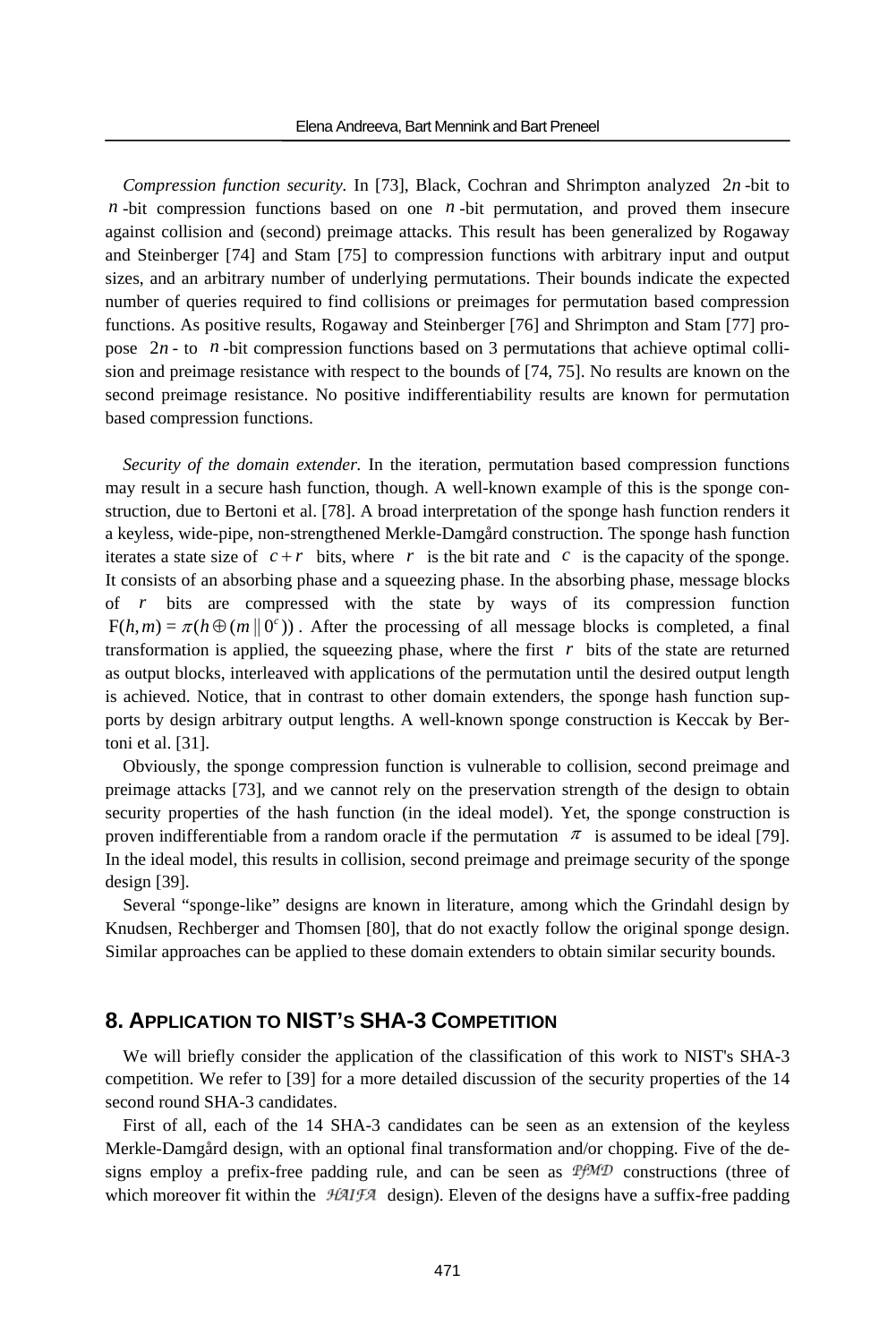rule, and therefore preserve collision resistance (Sect. 4.2). No preservation results are known for the remaining security properties.

Refining the level of modularity, the SHA-3 candidates SHAvite-3 and Skein employ a PGVconstruction proven collision and preimage secure in [67], and the compression functions of ECHO, Hamsi and SIMD fit in the generalized block cipher based model of [69]. For all of these designs, their domain extenders preserve collision resistance, which renders collision resistance bounds of the hash functions in the ideal model. The compression function of the SHA-3 candidate Grøstl can be proven preimage and collision resistant up to the bound of [74]. The Grøstl domain extender preserves collision resistance, but not preimage resistance.

The SHA-3 candidates CubeHash, Fugue, JH, Keccak and Luffa can be considered sponge( like) designs, and all of these functions have a compression function vulnerable to the attacks described in [73]. The indifferentiability result of [79] can be directly applied to CubeHash and Keccak.

We notice that for some of the candidates, design-specific security approaches have resulted in other security results [39], in particular with respect to indifferentiability bounds. Finally, we notice that indifferentiability bounds imply an upper bound on the success probabilities of breaking a hash function under any security notion [39]. Namely, one can show that for any security notion atk of a hash function in the ideal model (Sect. 7), we have  $\mathbf{Adv}_{\mathrm{H}}^{\mathrm{atk}}(q) \leq \mathbf{Pr}_{\mathrm{RO}}^{\mathrm{atk}}(q) + \mathbf{Adv}_{\mathrm{H}}^{\mathrm{PRO}}(q)$ , where  $\mathbf{Adv}_{\mathrm{H}}^{\mathrm{atk}}(q)$  denotes the maximum advantage of any adversary/distinguisher against security notion atk making at most q queries, and  $\Pr_{\text{RO}}^{\text{atk}}(q)$ denotes the success probability of a generic attack against  $H$  under atk, after at most  $q$ queries.

For some of the SHA-3 candidates, using this result the indifferentiability bounds have resulted in security bounds on the preimage, second preimage and collision resistance (in the ideal model). It is clear from the above that optimal preimage, second preimage and collision resistance is obtained if  $\text{Adv}_{H}^{PRO}(q) = O(q / 2^n)$ .

## **9. CONCLUSION**

We analyzed the state-of-the-art security results of the original Merkle-Damgård design and its derivatives, with respect to the security definitions posited by Rogaway and Shrimpton [15], and to the notion of pseudorandom oracle behavior, as formalized by Coron et al. in the context of hash functions [11]. These result consider the security preservation properties of the domain extenders from the underlying compression functions, and intuitively mean that if an attacker can break a hash function under a security notion atk , then, one can reduce this attack to an atk -forgery of the compression function. The presented analysis extends the work of [22] in the sense that a wider variety of domain extenders is considered, and that the security property PRO (pseudorandom oracle behavior) is considered as well. A summary of the results is given in Table 1. Most of the 17 domain extenders considered in this work preserve collision resistance, and about half of them is provably indifferentiable from a random oracle. On the downside, (second) preimage is only preserved by a small fraction of domain extenders. A way to resolve this preservation property issue is given in Sect. 4.2, but this still leaves a further direction in the area of provable security.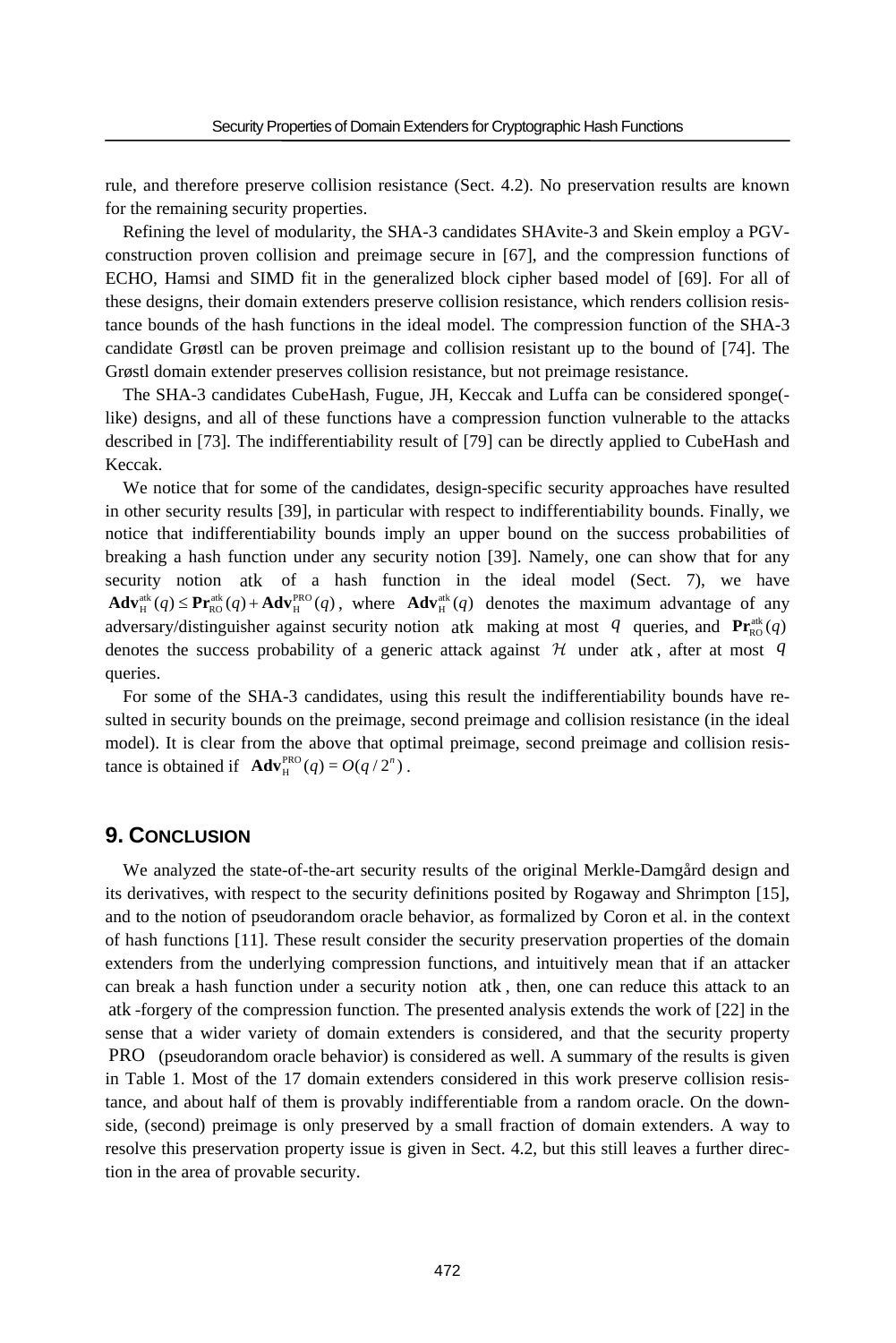Besides, we briefly summarized the state-of-the-art security results of hash functions of which the underlying compression function consists of a block cipher or one or more permutations, and applied these results to the NIST SHA-3 hash function competition [16]. This survey partially summarizes the classification by Andreeva, Mennink and Preneel [39]. Here, one does not consider "preservation" of security properties, but rather the security is considered in case the underlying primitives are assumed to be ideal (for instance, a random permutation or random block cipher).

### **REFERENCES**

- [1] Whitfield Diffie and Martin E. Hellman. New Directions in Cryptography. *IEEE Transactions on Information Theory*, 22(6):644-654, 1976.
- [2] Ralph Merkle. *Secrecy, Authentication, and Public Key Systems*. UMI Research Press, 1979.
- [3] Michael O. Rabin. Digitalized signatures. *Foundations of Secure Computation*, New York, 1978. Academic Press, pp.155-166.
- [4] Ivan Damgård. A Design Principle for Hash Functions. *Advances in Cryptology CRYPTO '89*, Vol.435 of Lecture Notes in Computer Science, Berlin, 1990. Springer-Verlag, pp.416-427.
- [5] Ralph Merkle. One way hash functions and DES. *Advances in Cryptology CRYPTO '89*, Vol.435 of Lecture Notes in Computer Science, Berlin, 1990. Springer-Verlag, pp.428-446.
- [6] Xuejia Lai and James Massey. Hash Function Based on Block Ciphers. *Advances in Cryptology EUROCRYPT '92*, Vol.658 of Lecture Notes in Computer Science, Berlin, 1992. Springer-Verlag, pp.55-70.
- [7] Bert den Boer and Antoon Bosselaers. Collisions for the compression function of MD5. *Advances in Cryptology - EUROCRYPT '93*, Vol.765 of Lecture Notes in Computer Science, Berlin, 1994. Springer-Verlag, pp.293-304.
- [8] Hans Dobbertin. The status of MD5 after a recent attack. *CryptoBytes*, 2(2):1-6, 1996.
- [9] Xiaoyun Wang and Hongbo Yu. How to Break MD5 and Other Hash Functions. *Advances in Cryptology - EUROCRYPT '05*, Vol.3494 of Lecture Notes in Computer Science, Berlin, 2005. Springer-Verlag, pp.19-35.
- [10] Xiaoyun Wang and Yiqun Lisa Yin and Hongbo Yu. Finding Collisions in the Full SHA-1. *Advances in Cryptology - CRYPTO '05*, Vol.3621 of Lecture Notes in Computer Science, Berlin, 2005. Springer-Verlag, pp.17-36.
- [11] Jean-Sébastien Coron and Yevgeniy Dodis and Cécile Malinaud and Prashant Puniya. Merkle-Damgård Revisited: How to Construct a Hash Function. *Advances in Cryptology - CRYPTO '05*, Vol.3621 of Lecture Notes in Computer Science, Berlin, 2005. Springer-Verlag, pp.430-448.
- [12] Antoine Joux. Multicollisions in Iterated Hash Functions. Application to Cascaded Constructions. *Advances in Cryptology - CRYPTO '04*, Vol.3152 of Lecture Notes in Computer Science, Berlin, 2004. Springer-Verlag, pp.306-316.
- [13] John Kelsey and Tadayoshi Kohno. Herding Hash Functions and the Nostradamus Attack. *Advances in Cryptology - EUROCRYPT'06*, Vol.4004 of Lecture Notes in Computer Science, Berlin, 2006. Springer-Verlag, pp.183-200.
- [14] John Kelsey and Bruce Schneier. Second Preimages on n-Bit Hash Functions for Much Less than 2*<sup>n</sup>* Work. *Advances in Cryptology - EUROCRYPT '05*, Vol.3494 of Lecture Notes in Computer Science, Berlin, 2005. Springer-Verlag, pp.474-490.
- [15] Phillip Rogaway and Thomas Shrimpton. Cryptographic Hash-Function Basics: Definitions, Implications, and Separations for Preimage Resistance, Second-Preimage Resistance, and Collision Resistance. *Fast Software Encryption '04*, Vol.3017 of Lecture Notes in Computer Science, Berlin, 2004. Springer-Verlag, pp.371-388.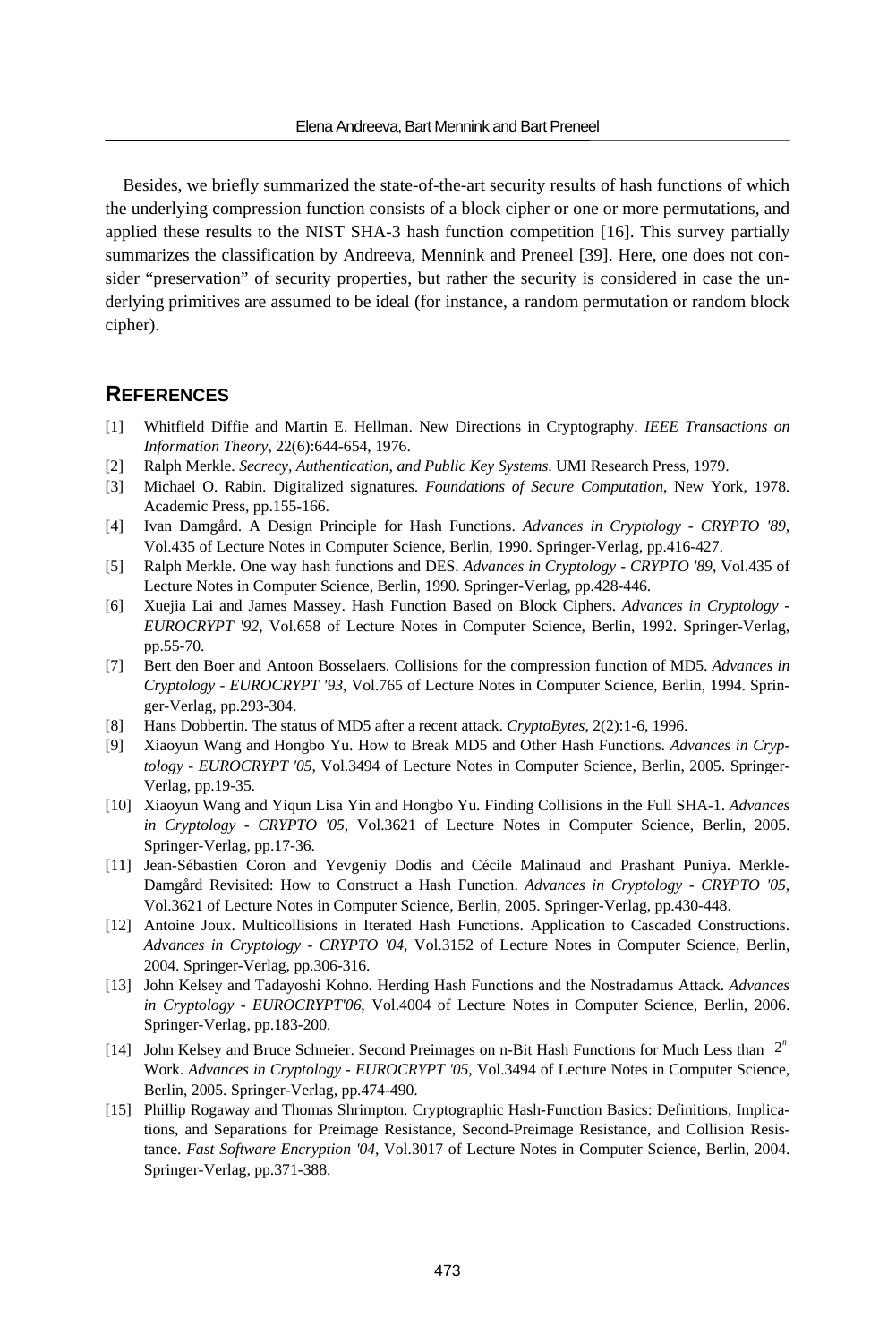- [16] National Institute for Standards and Technology. Announcing Request for Candidate Algorithm Nominations for a New Cryptographic Hash Algorithm (SHA-3) Family. 2007. http://csrc.nist.gov/ groups/ST/hash/documents/FR\_Notice\_Nov07.pdf.
- [17] Douglas Stinson. Some Observations on the Theory of Cryptographic Hash Functions. *Des. Codes Cryptography*, 38(2):259-277, 2006.
- [18] Phillip Rogaway. Formalizing Human Ignorance. *VIETCRYPT '92*, Vol.4341 of Lecture Notes in Computer Science, Berlin, 2006. Springer-Verlag, pp.211-228.
- [19] Amos Fiat and Adi Shamir. How to Prove Yourself: Practical Solutions to Identification and Signature Problems. *Advances in Cryptology - CRYPTO '86*, Vol.263 of Lecture Notes in Computer Science, Berlin, 1987. Springer-Verlag, pp.186-194.
- [20] Mihir Bellare and Phillip Rogaway. Random Oracles are Practical: A Paradigm for Designing Efficient Protocols. *ACM Conference on Computer and Communications Security*, New York, 1993. ACM, pp.62-73.
- [21] Ueli Maurer and Renato Renner and Clemens Holenstein. Indifferentiability, Impossibility Results on Reductions, and Applications to the Random Oracle Methodology. *Theory of Cryptography Conference '04*, Vol.2951 of Lecture Notes in Computer Science, Berlin, 2004. Springer-Verlag, pp.21-39.
- [22] Elena Andreeva and Gregory Neven and Bart Preneel and Thomas Shrimpton. Seven-Property-Preserving Iterated Hashing: ROX. *Advances in Cryptology - ASIACRYPT '07*, Vol.4833 of Lecture Notes in Computer Science, Berlin, 2007. Springer-Verlag, pp.130-146.
- [23] Richard Dean. *Formal Aspects of Mobile Code Security*. PhD thesis, Princeton University, Princeton, 1999.
- [24] Stefan Lucks. A Failure-Friendly Design Principle for Hash Functions. *Advances in Cryptology ASIACRYPT '05*, Vol.3788 of Lecture Notes in Computer Science, Berlin, 2005. Springer-Verlag, pp.474-494.
- [25] Hans Danilo Gligoroski and Vlastimil Klima and Svein Johan Knapskog and Mohamed El-Hadedy and Jørn Amundsen and Stig Frode Mjølsnes. Cryptographic Hash Function BLUE MIDNIGHT WISH. 2009.
- [26] Dan Bernstein. CubeHash specification. 2009.
- [27] Ryad Benadjila and Olivier Billet and Henri Gilbert and Gilles Macario-Rat and Thomas Peyrin and Matt Robshaw and Yannick Seurin. SHA-3 Proposal: ECHO. 2009.
- [28] Shai Halevi and William Hall and Charanjit Jutla. The Hash Function "Fugue". 2009.
- [29] Praveen Gauravaram and Lars Knudsen and Krystian Matusiewicz and Florian Mendel and Christian Rechberger and Martin Schläffer and Søren Thomsen. Grøstl - a SHA-3 candidate. 2009.
- [30] Hongjun Wu. The Hash Function JH. 2009.
- [31] Guido Bertoni and Joan Daemen and Michaël Peeters and Gilles Van Assche. The KECCAK sponge function family. 2009.
- [32] Christophe De Cannière and Hisayoshi Sato and Dai Watanabe. Hash Function Luffa. 2009.
- [33] Gaëtan Leurent and Charles Bouillaguet and Pierre-Alain Fouque. SIMD is a Message Digest. 2009.
- [34] Emmanuel Bresson and Anne Canteaut and Benoît Chevallier-Mames and Christophe Clavier and Thomas Fuhr and Aline Gouget and Thomas Icart and Jean-François Misarsky and Marìa Naya-Plasencia and Pascal Paillier and Thomas Pornin and Jean-René Reinhard and Céline Thuillet and Marion Videau. Shabal, a Submission to NIST's Cryptographic Hash Algorithm Competition. 2009.
- [35] Jean-Philippe Aumasson and Luca Henzen and Willi Meier and Raphael Phan. SHA-3 proposal BLAKE. 2009.
- [36] Özgül Küçük. The Hash Function Hamsi. 2009.
- [37] Eli Biham and Orr Dunkelman. The SHAvite-3 Hash Function. 2009.
- [38] Shai Niels Ferguson and Stefan Lucks and Bruce Schneier and Doug Whiting and Mihir Bellare and Tadayoshi Kohno and Jon Callas and Jesse Walker. The Skein Hash Function Family. 2009.
- [39] Elena Andreeva and Bart Mennink and Bart Preneel. Security Reductions of the Second Round SHA-3 Candidates. *Information Security Conference - ISC '10* in Lecture Notes in Computer Science, Berlin, 2010. Springer-Verlag. To appear.
- [40] Mihir Bellare and Thomas Ristenpart. Multi-Property-Preserving Hash Domain Extension and the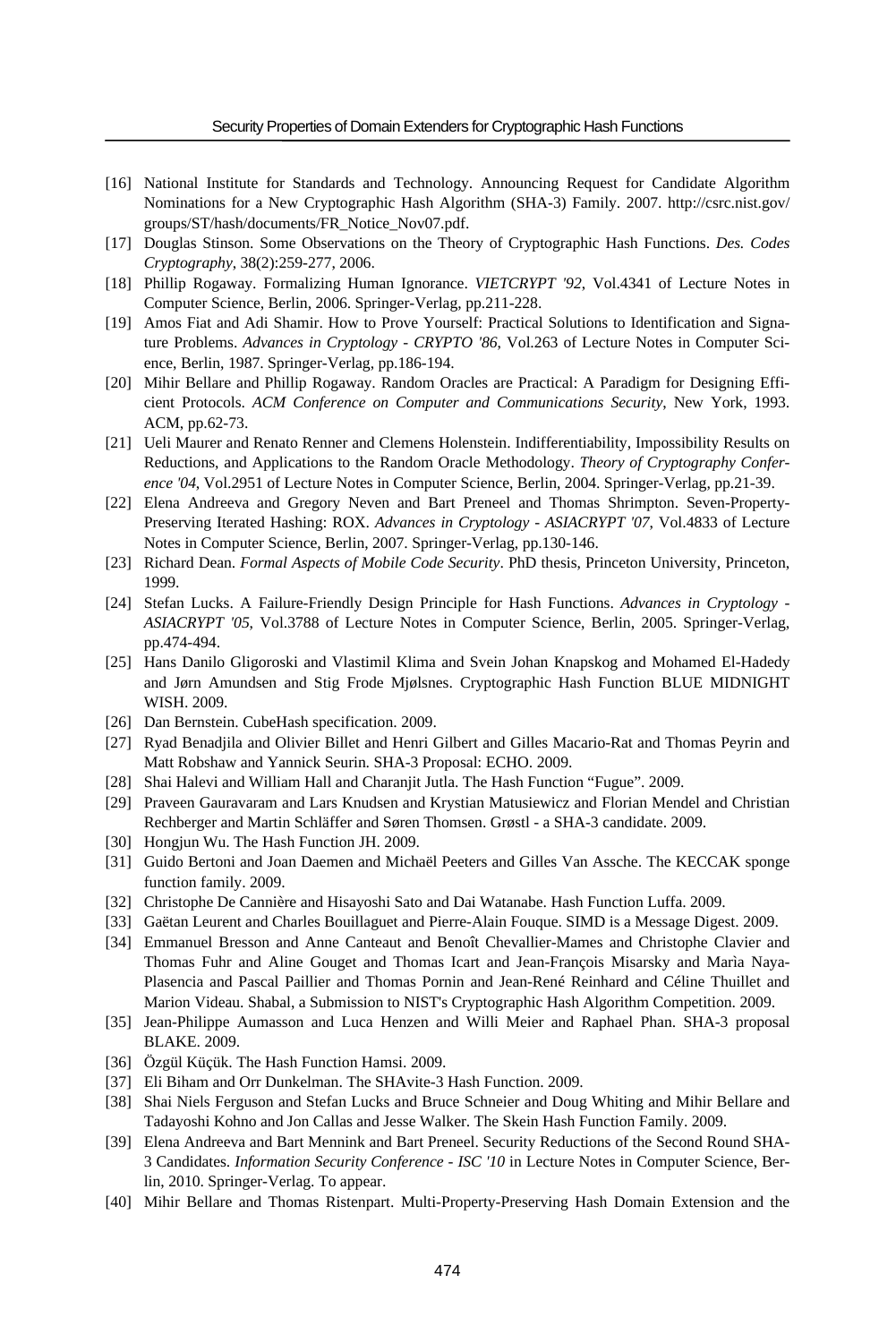EMD Transform. *Advances in Cryptology - ASIACRYPT '06*, Vol.4284 of Lecture Notes in Computer Science, Berlin, 2006. Springer-Verlag, pp.299-314.

- [41] Elena Andreeva and Bart Preneel. A Three-Property-Secure Hash Function. *Selected Areas in Cryptography '08*, Vol.5381 of Lecture Notes in Computer Science, Berlin, 2009. Springer-Verlag, pp.228-244.
- [42] Donghoon Chang and Sangjin Lee and Mridul Nandi and Moti Yung. Indifferentiable Security Analysis of Popular Hash Functions with Prefix-Free Padding. *Advances in Cryptology - ASIACRYPT '06*, Vol.4284 of Lecture Notes in Computer Science, Berlin, 2006. Springer-Verlag, pp.283-298.
- [43] Donghoon Chang and Mridul Nandi. Improved Indifferentiability Security Analysis of chopMD Hash Function. *Fast Software Encryption '08*, Vol.5086 of Lecture Notes in Computer Science, Berlin, 2008. Springer-Verlag, pp.429-443.
- [44] Ewan Fleischmann and Michael Gorski and Stefan Lucks. Some Observations on Indifferentiability. *Australasian Conference on Information Security and Privacy - ACISP '10*, Vol.6168 of Lecture Notes in Computer Science, Berlin, 2010. Springer-Verlag, pp.117-134.
- [45] Yevgeniy Dodis and Thomas Ristenpart and Thomas Shrimpton. Salvaging Merkle-Damgård for Practical Applications. *Advances in Cryptology - EUROCRYPT '09*, Vol.5479 of Lecture Notes in Computer Science, Berlin, 2009. Springer-Verlag, pp.371-388.
- [46] Mihir Bellare and Ran Canetti and Hugo Krawczyk. Keying Hash Functions for Message Authentication. *Advances in Cryptology - CRYPTO '96*, Vol.1109 of Lecture Notes in Computer Science, Berlin, 1996. Springer-Verlag, pp.1-15.
- [47] Shoichi Hirose and Je Hong Park and Aaram Yun. A Simple Variant of the Merkle-Damgård Scheme with a Permutation. *Advances in Cryptology - ASIACRYPT '07*, Vol.4833 of Lecture Notes in Computer Science, Berlin, 2007. Springer-Verlag, pp.113-129.
- [48] Mihir Bellare and Phillip Rogaway. Collision-Resistant Hashing: Towards Making UOWHFs Practical. *Advances in Cryptology - CRYPTO '97*, Vol.1294 of Lecture Notes in Computer Science, Berlin, 1997. Springer-Verlag, pp.470-484.
- [49] Mihir Bellare and Thomas Ristenpart. Hash Functions in the Dedicated-Key Setting: Design Choices and MPP Transforms. *International Colloquium on Automata, Languages and Programming - ICALP '07*, Vol.4596 of Lecture Notes in Computer Science, Berlin, 2007. Springer-Verlag, pp.399-410.
- [50] Victor Shoup. A Composition Theorem for Universal One-Way Hash Functions. *Advances in Cryptology - EUROCRYPT '00*, Vol.1807 of Lecture Notes in Computer Science, Berlin, 2000. Springer-Verlag, pp.445-452.
- [51] Mohammad Reza Reyhanitabar and Willy Susilo and Yi Mu. Analysis of Property-Preservation Capabilities of the ROX and ESh Hash Domain Extenders. *Australasian Conference on Information Security and Privacy - ACISP '09*, Vol.5594 of Lecture Notes in Computer Science, Berlin, 2009. Springer-Verlag, pp.153-170.
- [52] Eli Biham and Orr Dunkelman. A Framework for Iterative Hash Functions HAIFA. Cryptology ePrint Archive, Report 2007/278, 2007.
- [53] Charles Bouillaguet and Pierre-Alain Fouque and Adi Shamir and Sébastien Zimmer. Second Preimage Attacks on Dithered Hash Functions. Cryptology ePrint Archive, Report 2007/395, 2007.
- [54] Ronald Rivest. Abelian Square-Free Dithering for Iterated Hash Functions. ECRYPT Hash Function Workshop 2005.
- [55] Shai Halevi and Hugo Krawczyk. Strengthening Digital Signatures Via Randomized Hashing. *Advances in Cryptology - CRYPTO '06*, Vol.4117 of Lecture Notes in Computer Science, Berlin, 2006. Springer-Verlag, pp.41-59.
- [56] Praveen Gauravaram and Lars Knudsen. On Randomizing Hash Functions to Strengthen the Security of Digital Signatures. *Advances in Cryptology - EUROCRYPT '09*, Vol.5479 of Lecture Notes in Computer Science, Berlin, 2009. Springer-Verlag, pp.88-105.
- [57] Ralph Merkle. Protocols for Public Key Cryptosystems. *IEEE Symposium on Security and Privacy*, 1980. IEEE Computer Society Press, pp.122-134.
- [58] Wonil Lee and Donghoon Chang and Sangjin Lee and Soo Hak Sung and Mridul Nandi. New Parallel Domain Extenders for UOWHF. *Advances in Cryptology - ASIACRYPT '03*, Vol.2894 of Lecture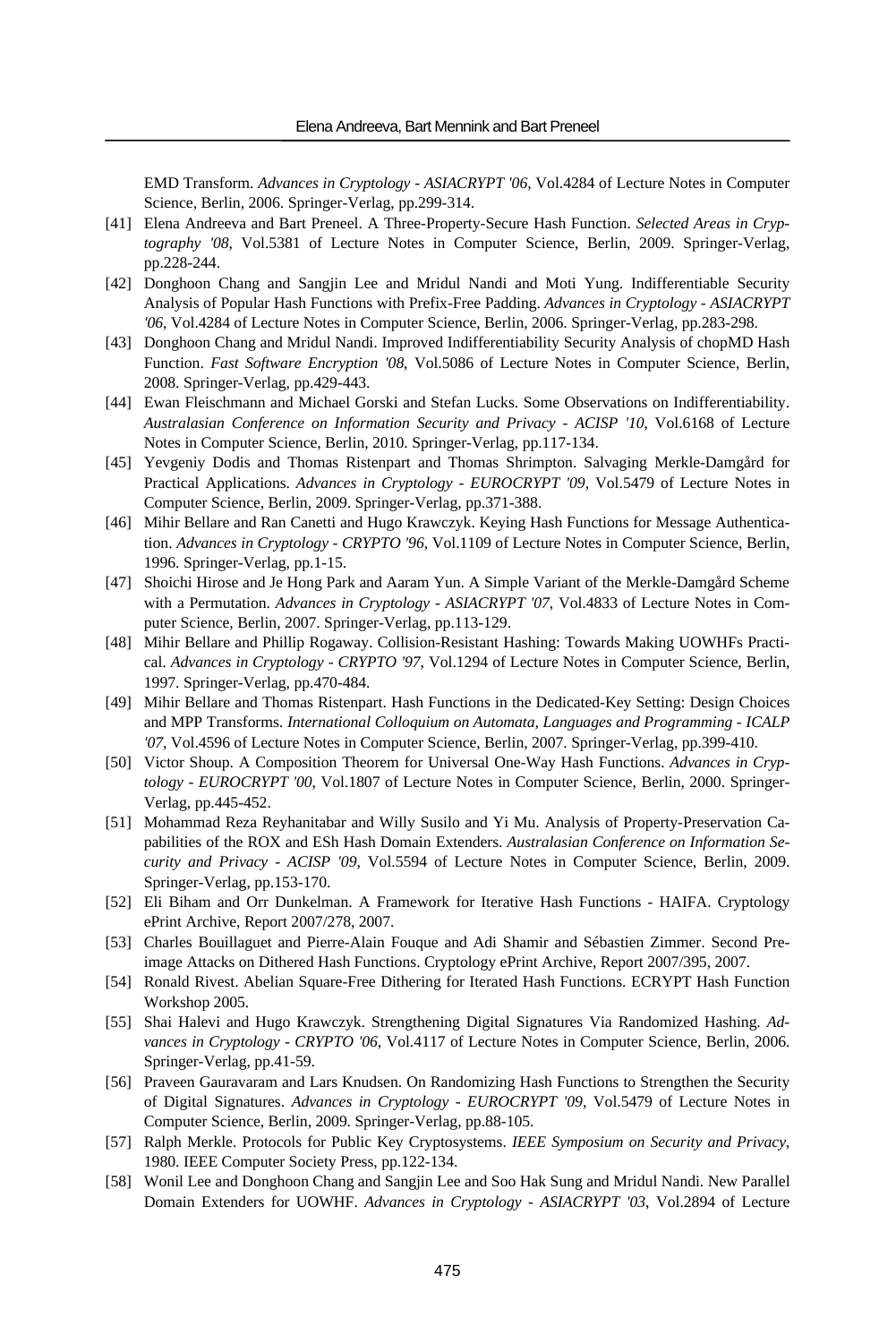Notes in Computer Science, Berlin, 2003. Springer-Verlag, pp.208-227.

- [59] Wonil Lee and Donghoon Chang and Sangjin Lee and Soo Hak Sung and Mridul Nandi. Construction of UOWHF: Two New Parallel Methods. *IEICE Transactions*, 88-A(1):49-58, 2005.
- [60] Palash Sarkar. Construction of Universal One-Way Hash Functions: Tree Hashing Revisited. *Discrete Applied Mathematics*, 155(16):2174-2180, 2007.
- [61] Yevgeniy Dodis and Leonid Reyzin and Ronald Rivest and Emily Shen. Indifferentiability of Permutation-Based Compression Functions and Tree-Based Modes of Operation, with Applications to MD6. *Fast Software Encryption '09*, Vol.5665 of Lecture Notes in Computer Science, Berlin, 2009. Springer-Verlag, pp.104-121.
- [62] Guido Bertoni and Joan Daemen and Michaël Peeters and Gilles van Assche. Sufficient Conditions for Sound Tree and Sequential Hashing Modes. Cryptology ePrint Archive, Report 2009/210, 2009.
- [63] Elena Andreeva and Gregory Neven and Bart Preneel and Thomas Shrimpton. Three-Property-Preserving Iterations of Keyless Compression Functions. ECRYPT Hash Function Workshop 2007.
- [64] Jonathan Hoch and Adi Shamir. On the Strength of the Concatenated Hash Combiner When All the Hash Functions Are Weak. *International Colloquium on Automata, Languages and Programming - ICALP '08*, Vol.5126 of Lecture Notes in Computer Science, Berlin, 2008. Springer-Verlag, pp.616-630.
- [65] Moses Liskov. Constructing an Ideal Hash Function from Weak Ideal Compression Functions. *Selected Areas in Cryptography '06*, Vol.4356 of Lecture Notes in Computer Science, Berlin, 2007. Springer-Verlag, pp.358-375.
- [66] Bart Preneel and René Govaerts and Joos Vandewalle. Hash Functions Based on Block Ciphers: A Synthetic Approach. *Advances in Cryptology - CRYPTO '93*, Vol.773 of Lecture Notes in Computer Science, Berlin, 1993. Springer-Verlag, pp.368-378.
- [67] John Black and Phillip Rogaway and Thomas Shrimpton. Black-Box Analysis of the Block-Cipher-Based Hash-Function Constructions from PGV. *Advances in Cryptology - CRYPTO '02*, Vol.2442 of Lecture Notes in Computer Science, Berlin, 2002. Springer-Verlag, pp.320-335.
- [68] Hidenori Kuwakado and Masakatu Morii. Indifferentiability of Single-Block-Length and Rate-1 Compression Functions. *IEICE Transactions*, 90-A(10):2301-2308, 2007.
- [69] Martijn Stam. Blockcipher-Based Hashing Revisited. *Fast Software Encryption '09*, Vol.5665 of Lecture Notes in Computer Science, Berlin, 2009. Springer-Verlag, pp.67-83.
- [70] Lei Duo and Chao Li. Improved Collision and Preimage Resistance Bounds on PGV Schemes. Cryptology ePrint Archive, Report 2006/462, 2006.
- [71] Zheng Gong and Xuejia Lai and Kefei Chen. A Synthetic Indifferentiability Analysis of Some Block-Cipher-Based Hash Functions. *Des. Codes Cryptography*, 48(3):293-305, 2008.
- [72] Yiyuan Luo and Zheng Gong and Ming Duan and Bo Zhu and Xuejia Lai. Revisiting the Indifferentiability of PGV Hash Functions. Cryptology ePrint Archive, Report 2009/265, 2009
- [73] John Black and Martin Cochran and Thomas Shrimpton. On the Impossibility of Highly-Efficient Blockcipher-Based Hash Functions. *Advances in Cryptology - EUROCRYPT '05*, Vol.3494 of Lecture Notes in Computer Science, Berlin, 2005. Springer-Verlag, pp.526-541.
- [74] Phillip Rogaway and John Steinberger. Security/Efficiency Tradeoffs for Permutation-Based Hashing. *Advances in Cryptology - EUROCRYPT '08*, Vol.4965 of Lecture Notes in Computer Science, Berlin, 2008. Springer-Verlag, pp.220-236.
- [75] Martijn Stam. Beyond Uniformity: Better Security/Efficiency Tradeoffs for Compression Functions. *Advances in Cryptology - CRYPTO '08*, Vol.5157 of Lecture Notes in Computer Science, Berlin, 2008. Springer-Verlag, pp.397-412.
- [76] Phillip Rogaway and John Steinberger. Constructing Cryptographic Hash Functions from Fixed-Key Blockciphers. *Advances in Cryptology - CRYPTO '08*, Vol.5157 of Lecture Notes in Computer Science, Berlin, 2008. Springer-Verlag, pp.433-450.
- [77] Thomas Shrimpton and Martijn Stam. Building a Collision-Resistant Compression Function from Non-compressing Primitives. *International Colloquium on Automata, Languages and Programming - ICALP '08*, Vol.5126 of Lecture Notes in Computer Science, Berlin, 2008. Springer-Verlag, pp.643- 654.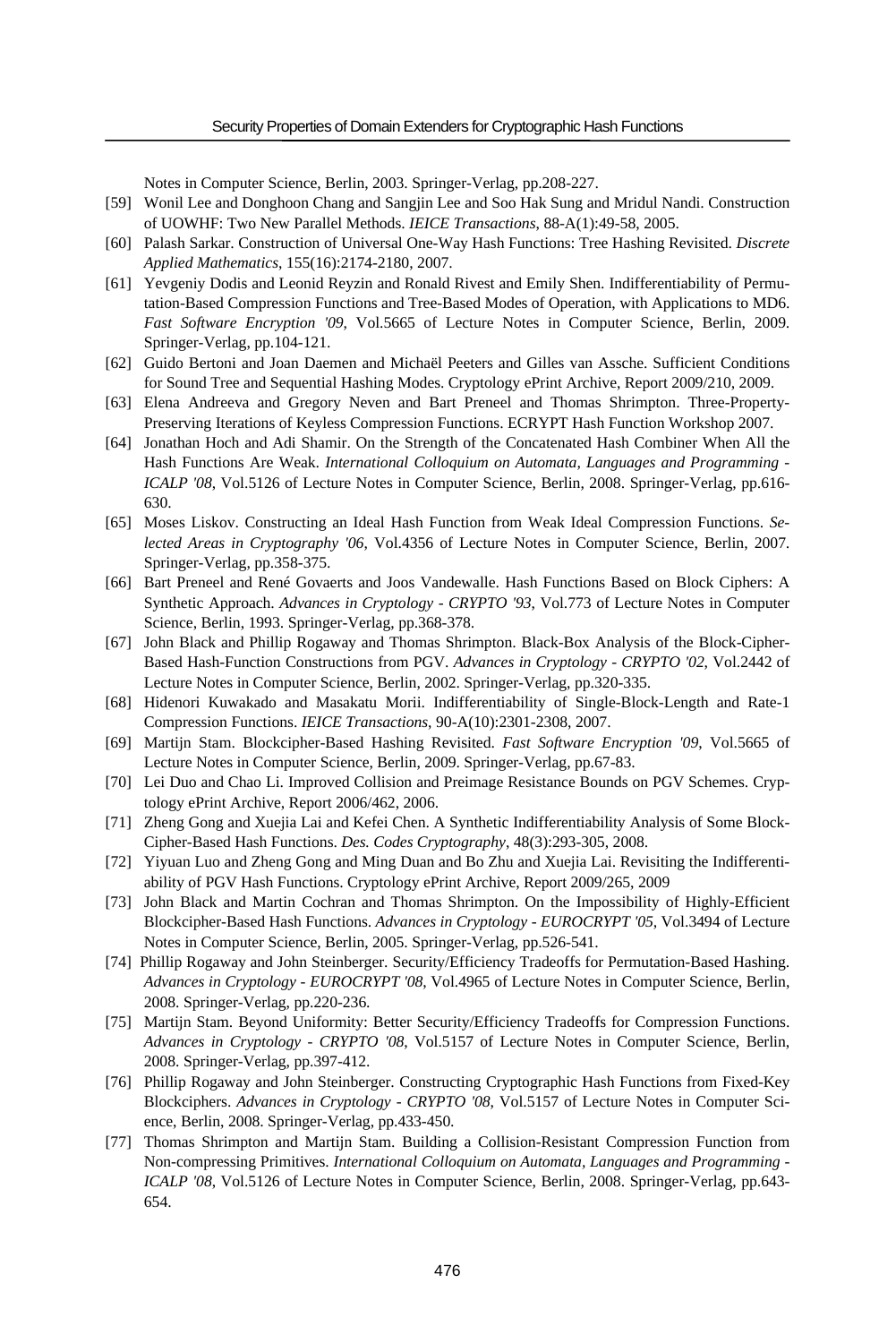- [78] Guido Bertoni and Joan Daemen and Michaël Peeters and Gilles Van Assche. Sponge Functions. ECRYPT Hash Function Workshop 2007.
- [79] Guido Bertoni and Joan Daemen and Michaël Peeters and Gilles van Assche. On the Indifferentiability of the Sponge Construction. *Advances in Cryptology - EUROCRYPT '08*, Vol.4965 of Lecture Notes in Computer Science, Berlin, 2008. Springer-Verlag, pp.181-197.
- [80] Lars Knudsen and Christian Rechberger and Søren Thomsen. The Grindahl Hash Functions. *Fast Software Encryption '07*, Vol.4593 of Lecture Notes in Computer Science, Berlin, 2007. Springer-Verlag, pp.39-57.
- [81] Yevgeniy Dodis and Prashant Puniya. Getting the Best Out of Existing Hash Functions; or What if We Are Stuck with SHA?. *Applied Cryptography and Network Security '08*, Vol.5037 of Lecture Notes in Computer Science, Berlin, 2008. Springer-Verlag, pp.156-173.
- [82] Mridul Nandi. Characterizing Padding Rules of MD Hash Functions Preserving Collision Security. *Australasian Conference on Information Security and Privacy '09*, Vol.5594 of Lecture Notes in Computer Science, Berlin, 2009. Springer-Verlag, pp.171-184.



#### **Elena Andreeva**

She received her bachelor degree in Computer Science from the University of Varna, Bulgaria, and her master's degree in Computer Science from the Saaland University, Germany. She completed her Ph.D. in Cryptography on the topic of "Domain Extenders for Cryptographic Hash Functions" from the Katholieke Universiteit Leuven under the supervision of Prof. Bart Preneel. From October 2007, her PhD research was sponsored by the Fund for Scientific Research, Flanders (FWO-Vlaanderen). Her research interests include symmetric primitives and provable security.



#### **Bart Mennink**

He received his bachelor and master degree in Mathematics from the Technische Universiteit Eindhoven, The Netherlands, in 2007 and 2009, respectively. Currently he is a Ph.D. candidate at the Katholieke Universiteit Leuven, Belgium, under the supervision of Prof. Bart Preneel and Prof. Vincent Rijmen. He is funded by the Institute for the Promotion of Innovation through Science and Technology in Flanders (IWT-Vlaanderen). His research interests include symmetric primitives and provable security.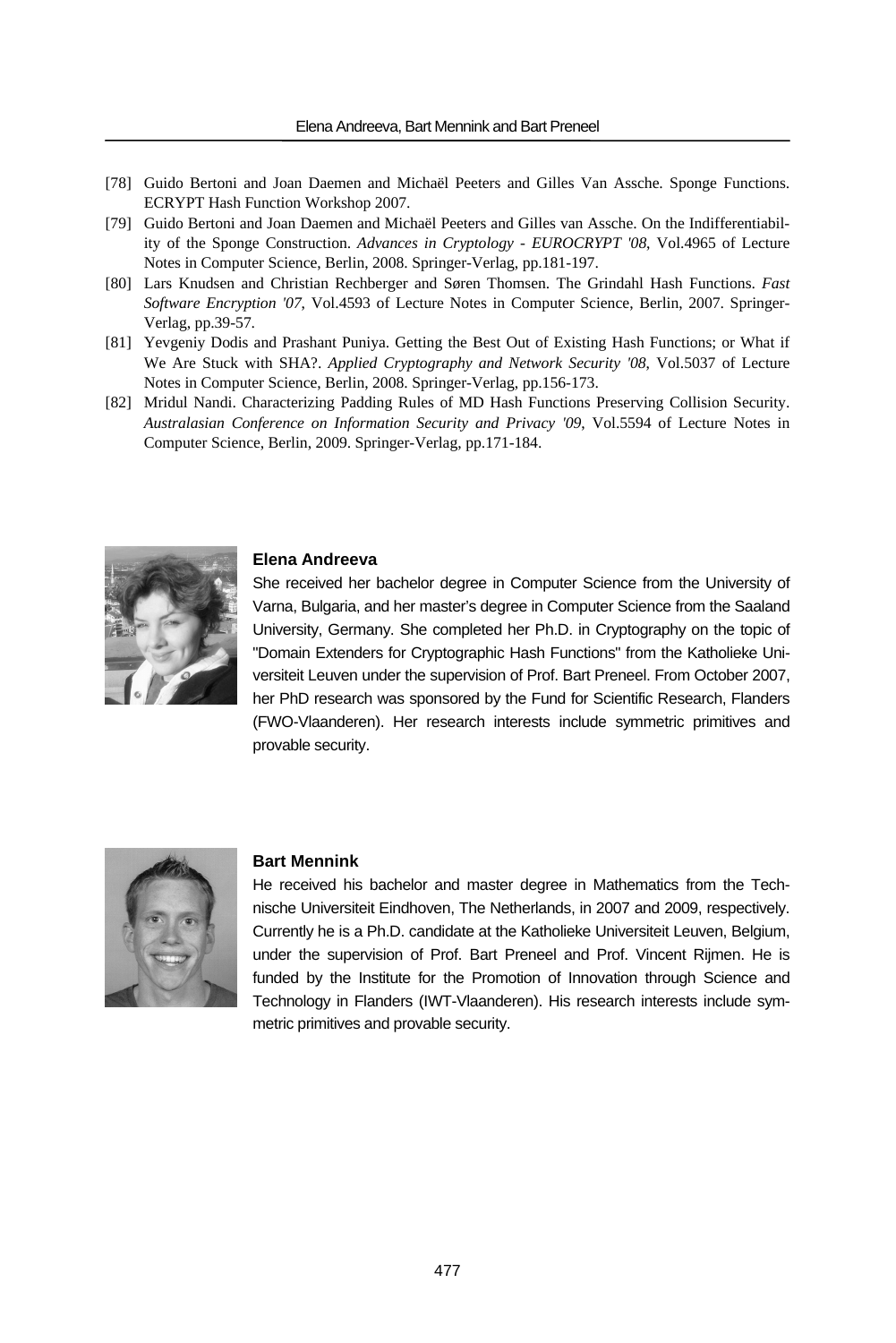

# **Bart Preneel**

He received the M.S. degree in electrical engineering and the Ph.D. degree in applied sciences (cryptology) from the Katholieke Universiteit Leuven, Belgium, in 1987 and 1993, respectively. He is currently Full Professor with the Katholieke Universiteit Leuven. He was Visiting Professor at five universities in Europe and was a Research Fellow with the University of California at Berkeley. He has authored and coauthored more than 300 reviewed scientific publications and is the inventor of three patents. His main research interests are cryptography and in-

formation security. Prof. Preneel is President of the International Association for Cryptologic Research (IACR) and of the Leuven Security Excellence Consortium (L-SEC vzw.), an association of 60 companies and research institutions in the area of e-security.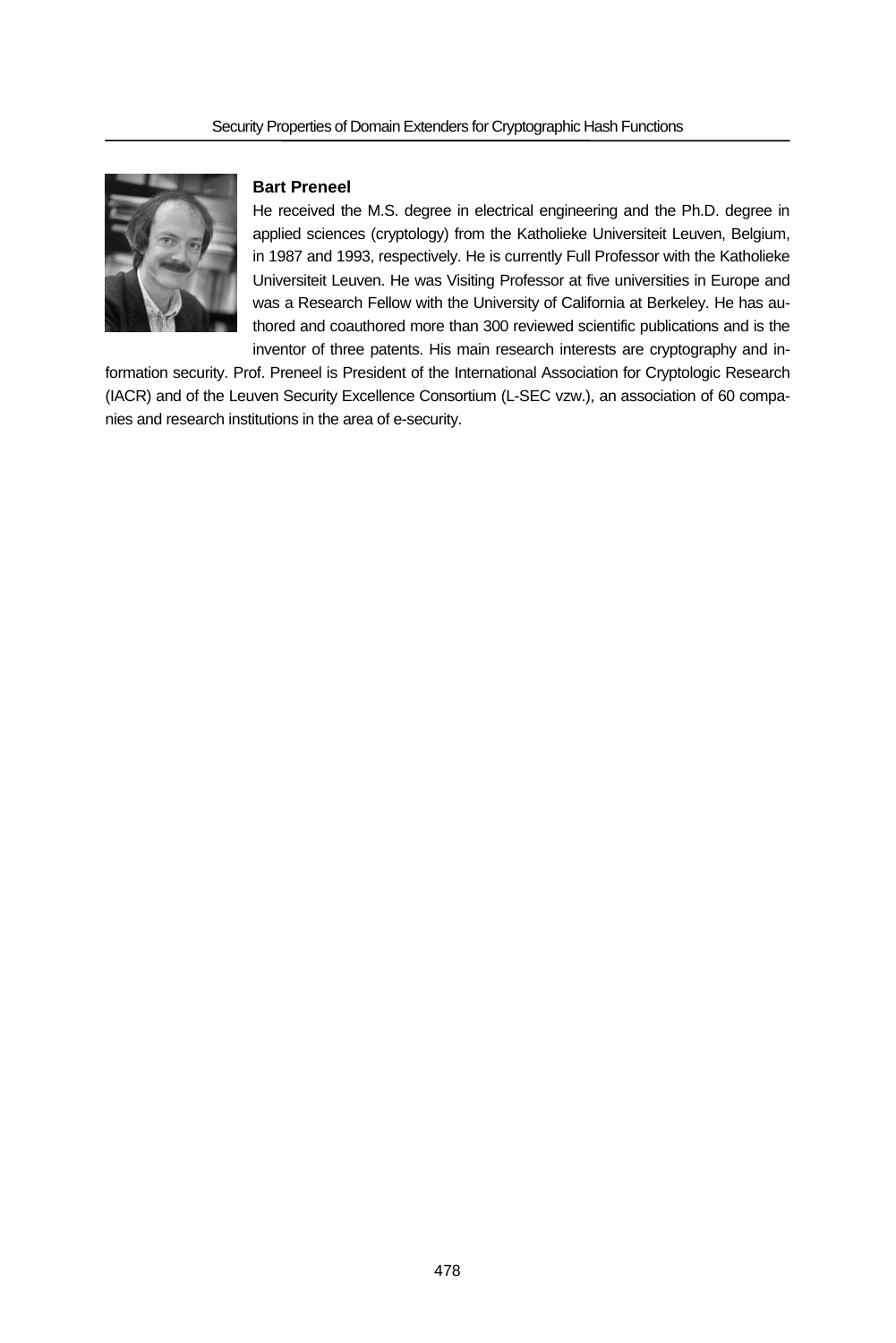# **A. PRESERVATION OF COLLISION RESISTANCE**

In this appendix, we generalize the well-known collision resistance preservation result of the strengthened Merkle-Damgård design [5, 4]. The result of Thm. 1 differs in three cases: we consider any suffix-free padding, the proof allows for different compression functions in one hash function evaluation, and it includes an optional chopping at the end. Related work can, a.o., be found in [5, 4, 81, 82].

**Theorem 1.** Let  $l, b, n \in \mathbb{N}$  such that  $l \ge n$ . Let pad: $\{0,1\}^* \rightarrow \{0,1\}^*$  be a suffix-free *padding and let*  $f: \{0,1\}^l \times \{0,1\}^l$  *and*  $g: \{0,1\}^l \times \{0,1\}^l \rightarrow \{0,1\}^n$  *be two compression functions. Consider the hash function*  $\mathcal{H}: \{0,1\}^* \to \{0,1\}^n$  defined as follows, where  $h_0 = IV$  is *the initialization vector:* 

$$
\mathcal{H}(M) = h_k, \text{ where: } (M_1, \dots, M_k) = \text{pad}(M),
$$
  
\n
$$
h_i = f(h_{i-1}, M_i) \text{ for } i = 1, \dots, k-1,
$$
  
\n
$$
h_k = g(h_{k-1}, M_k).
$$

*The advantage of finding collisions for* H *is upper bounded by the advantage of finding collisions for f or 8. Formally, if f is*  $(t_1, \varepsilon_1)$  *collision secure, and 8 is*  $(t_2, \varepsilon_2)$  *collision secure, then*  $\mathcal H$  *is*  $(t, \varepsilon)$  *collision secure for*  $\varepsilon = \varepsilon_1 + \varepsilon_2$ *, and*  $t = \min\{t_1, t_2\} - 2(K - 1)\tau_f$ *, where*  $\tau_f$  *is the time to evaluate* f and K *is the maximum length of the messages, in blocks.* 

*Proof.* Suppose A is a  $(t, \varepsilon)$  collision finding attacker for H. We construct collision finding adversaries  $B_1$  and  $B_2$  for f and g, respectively, using the following observation.

Let *M*,*M'* be two distinct messages such that  $\mathcal{H}(M) = \mathcal{H}(M')$ . Let  $(M_1, ..., M_k)$  be the padded message of *M*, and  $(M'_1,...,M'_k)$  be the padded message of *M'*. Define the intermediate state values  $h_i$ ,  $h_j$  similarly. A collision on  $M$ ,  $M'$  means that  $g(h_{k-1}, M_k) = g(h_{k-1}, M_{k'})$ . Now, if  $(h_{k-1}, M_k) \neq (h_{k-1}, M_{k'})$  this results in a collision for *g*. Assume the contrary, and let  $j \in \{1, ..., \min\{k, k'\}-1\}$  be the minimal index such that  $(h_{k-j-1}, M_{k-j}) \neq (h_{k'-j-1}, M_{k'-j})$ . We notice that such index *j* exists: in case  $k = k'$  it exists as  $M \neq M'$ , and in case  $k \neq k'$  it exists as the padding rule is suffix-free. By definition of the index *j*, we have  $h_{k-j} = h_{k-j}$ , and in particular we obtain a collision for *f* :

$$
f(h_{k-j-1}, M_{k-j}) = h_{k-j} = h_{k'-j} = f(h_{k'-j-1}, M_{k'-j}).
$$

Both  $B_1, B_2$  follow this procedure. If  $M, M'$  define a collision for f,  $B_1$  outputs this collision. Similarly for B<sub>2</sub> and *g*. Both adversaries work in time at most  $t + 2(K - 1)\tau_f$ , from which we deduce  $t \ge \min\{t_1, t_2\} - 2(K-1)\tau_f$ . The messages *M*, *M'* define a collision for *f* or *g*. Thus, we obtain  $\epsilon \leq \epsilon_1 + \epsilon_2$ .

The functions *f* and *g* in the proof can in general be any function, and in particular need not be independent. For example, if  $l = n$  and  $g = f$  we retain the original Merkle-Damgård design, and if  $g = f \circ \pi$  we obtain the *MDP* mode of operation. The Merkle-Damgård design with chopping is also covered, with  $g = \text{chop}_{l-n} \circ f$ . We note that Thm. 1 can be generalized arbitrarily, e.g. to more different compression functions, but for the purpose of this paper, the mentioned generalization of the Merkle-Damgård structure suffices.